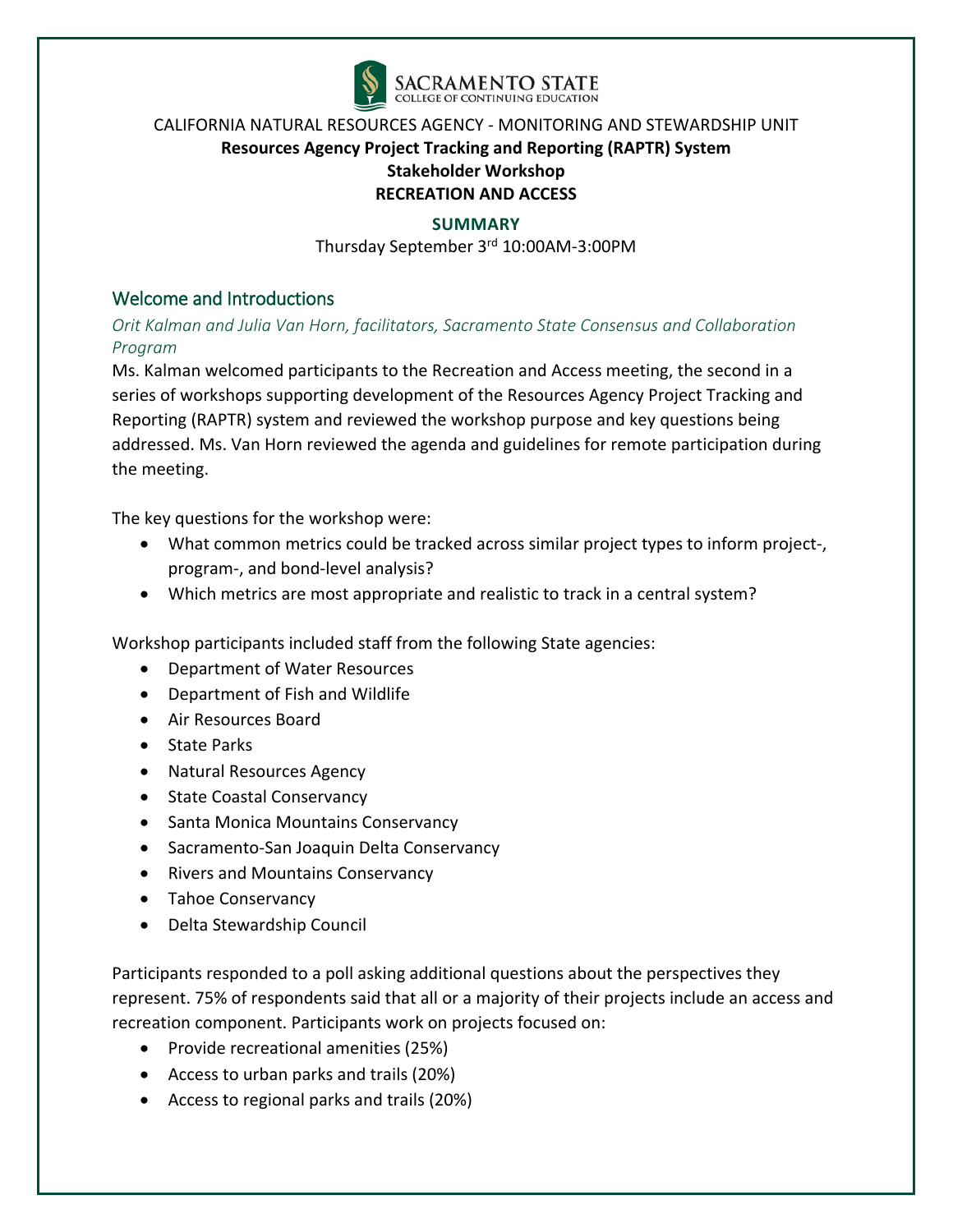

- Access to disadvantaged communities (20%)
- Access to state parks (10%)
- Access to beach/coastal areas (5%)

# *Amanda Martin, Deputy Assistant Secretary for Administration and Finance*

Ms. Martin provided background on the need for and the process of developing a statewide system for tracking long-term project performance within CNRA. A statewide monitoring system will help address the limited resources devoted to post-project completion monitoring by demonstrating the lasting impact of the State's natural resources work as well as enabling the sharing of resources across departments using a consistent system.

This series of workshops focuses on the specific metrics that may be collected in the RAPTR system. Identifying relevant and feasible metrics will help illustrate the impact of the State's investments and advocate for additional resources. Ms. Martin noted that developing the RAPTR system requires both an ambitious vision as well a focus on the small steps that will put the State on a path to understand and showcase all that its natural resources work accomplishes.

### *Gina Ford, Senior Environmental Scientist, MSU*

Ms. Ford provided an overview of the RAPTR system, including background about the CNRA Monitoring and Stewardship Unit (MSU) and an overview of the strategy for developing the system. The MSU was tasked with developing a system to better tell the story of the impacts of the bond-funded grant projects under CNRA. MSU first evaluated how these projects are currently monitored and then developed a set of recommendations for future tracking and reporting.

Development of the RAPTR database is being carried out in two parallel processes. The first, including this workshop, focuses on engaging potential users of the database to identify the metrics it will track, while the other focuses on the technical aspects of building the system. The software development is currently in progress and will likely be released for testing incrementally as different modules are built.

Ms. Ford reviewed the overall decision process for determining the metrics and methods that will be tracked within RAPTR, noting that the current workshop is focused on initial identification of indicators that may be used to address the management questions identified during the kickoff meeting and beginning to prioritize metrics for each indicator. She noted that in addition to this series of workshops, the MSU will continue and reach out to stakeholders to refine the final list of metrics to be included in the RAPTR system as well as determine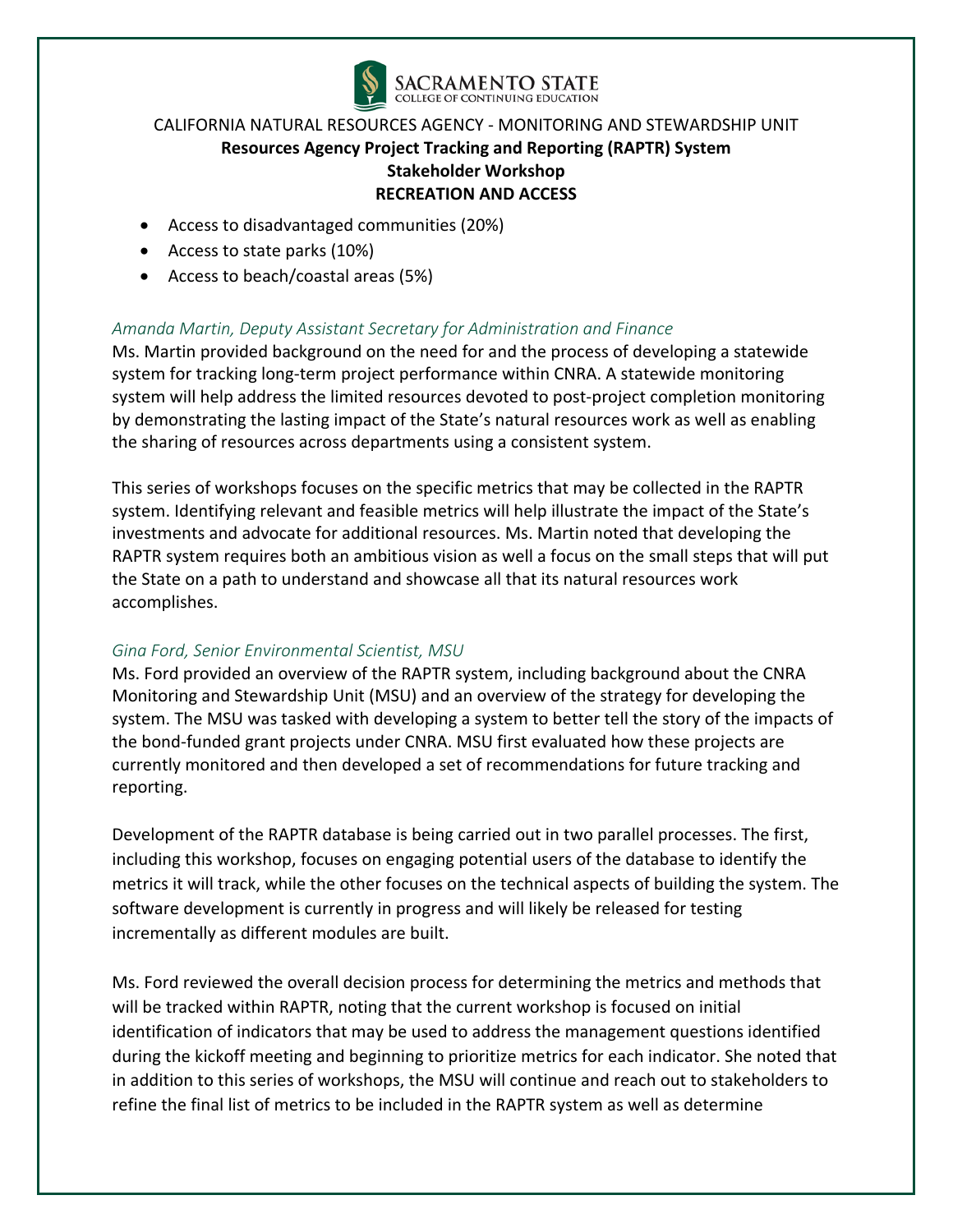

consistent methods for monitoring these metrics.

### *Jim Falter, Environmental Scientist, MSU*

Mr. Falter reviewed the technical and design of RAPTR development. He shared how the RAPTR system will organize project data into a relational database. He presented a mock-up some of the functionality that RAPTR may offer to make data more accessible and usable. (Mr. Falter emphasized that the mock-up is meant to demonstrate functionality and is not a real prototype of what the system will look like.) Some key features likely to be included in RAPTR are an interactive map allowing properties to be selected by location, a dashboard displaying key project specifications such as grant number and program, high resolution images of the land area included in the project, a description of the project highlighting relevant information such as land cover, the current manager of the property, and the funding sources that supported the project. Other information of interest that could potentially be monitored in the RAPTR system include metrics such as landcover distribution, native species likely present on the property, seasonal climatology, hydrographic information, fire threat levels, and flood risk.

Mr. Falter noted that while the primary mission of RAPTR is to support analysis of the shortand long-term performance of natural resource initiatives across the State by aggregating and structuring project data, that same structure would allow the system to potentially automate linkages between the information contained in RAPTR and environmental and social data from external databases maintained by the State, federal agencies, NGOs and research organizations. These linkages would make it that much easier for program staff to have the relevant contextual data necessary for assessing the value of a proposed project or the performance of an ongoing project.

### Commitment to Access, Engagement, and Recreation in California

# *Sedrick Mitchell, Deputy Director of Community Engagement, California Department of Parks and Recreation*

Mr. Mitchell presented on the work the California Department of Parks and Recreation (Parks) is doing to increase access to parks across California's communities. Parks covers a wide range of projects, from those focused on habitat preservation to those focused on providing parks for public access. The Department conducted a study to determine the impacts of its work on communities and were surprised to find that, though local governments are the most closely connected to communities, they were unable to meet communities' needs for access to parks due to lack of funding. Given these findings, Parks worked to rethink community engagement and access in its work, including supporting the public to engage with its facilities. In this process, Parks returned to the core objective of serving the public of California by providing opportunities for them to access resources that make the planet more hospitable and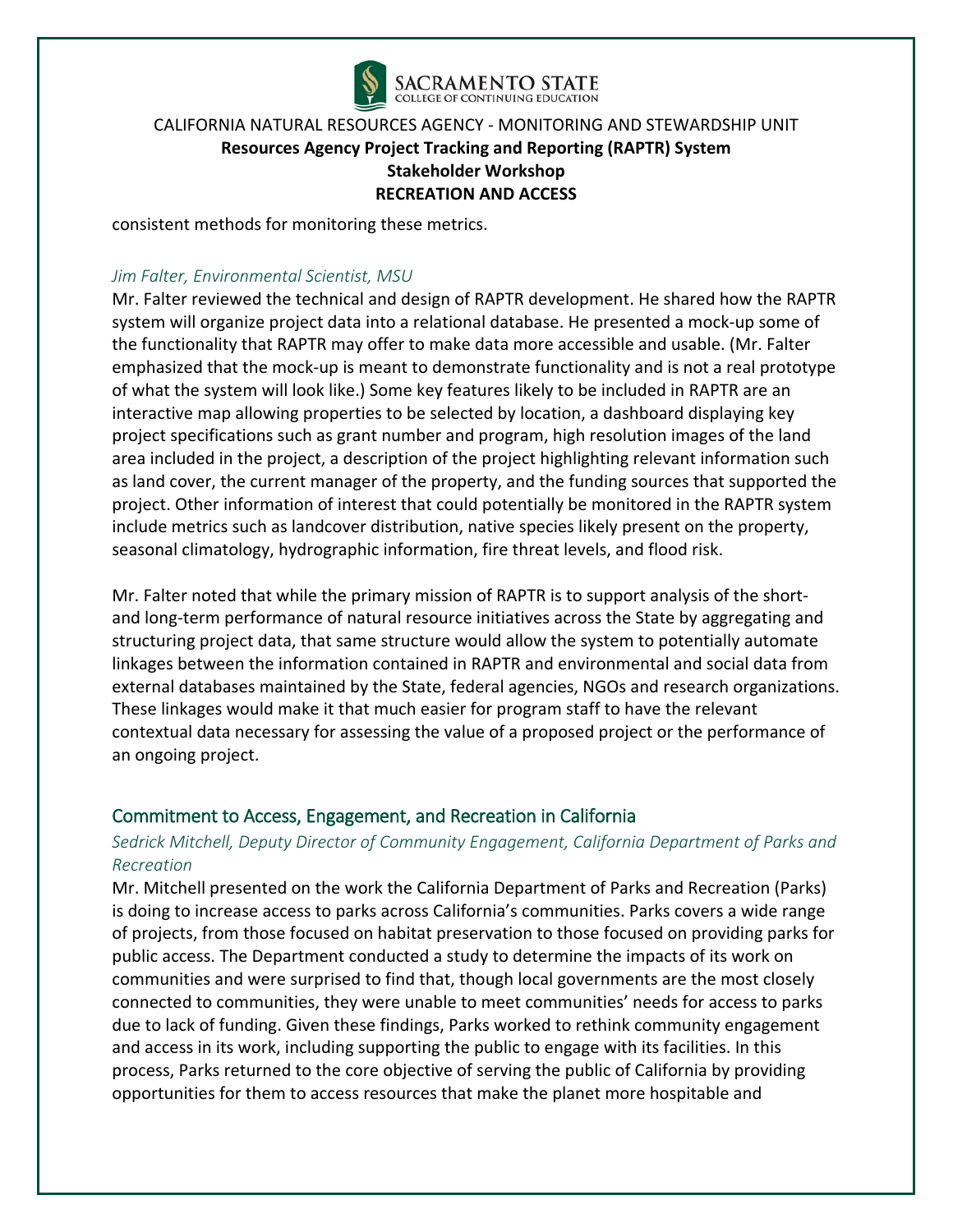

evaluated the relevance of its existing work to meeting this objective. The Department identified a significant gap in serving the many communities that did not have State parks near them, or where existing community parks were unsafe or did not meet the communities' needs. Parks recognized that a critical component of access is providing places for people to engage with parks nearby and recognized a need for the Department to work beyond the State Parks system to provide this access within communities. Additionally, there was an equity gap related to communities' access to parks. Addressing the access gap is about more than completing projects; rather, it is about social equity and making the natural world relevant to people.

Based on this analysis, the Department developed a statewide program to address the demand for close-to-home parks. The program uses the Office of Grants and Local services (OGALS) access model, which provides technical assistance for local agencies, encouraging communitybased planning for park design, grants prioritizing projects in underserved communities, and operation and maintenance oversight. The technical assistance includes community workshops in which grant writers work with community members to prepare grant applications. This approach incorporates behavioral changes within the Department that uphold the commitment to social change and the ultimate goal of serving the public through accessible parks that meet their needs.

Over three competitive rounds, the Department received nearly 1,400 project applications and provided \$623 million to develop community parks. These parks were developed through rigorous community-based planning processes, using methods like holding meetings at the site of the eventual project to engage many members of the community in providing meaningful input about how the project can improve quality of life and the future of the community. Mr. Mitchell shared photographs illustrating the outcomes of these processes, including parks built on abandoned lots and in an area that had previously been a dangerous road.

Mr. Mitchell said that intensive community-based planning can be challenging but is critical to truly ensuring access. He provided two resources: (1) a report on the Department's community engagement work over the last decade and (2) a report addressing the challenges of engagement during the COVID-19 pandemic and suggested approaches to ensure that the work does not stop during this time. Mr. Mitchell emphasized that COVID-19 has shown that access and recreation is critical and that stopping this engagement work, which is both social and environmental, is not an option.

### Recreation and Access Management Questions Overview

### *Rae Eaton, Science Policy Fellow, MSU*

Ms. Eaton provided background to inform the discussion on indicators and metrics for recreation and access projects. She reviewed the State's considerations for access and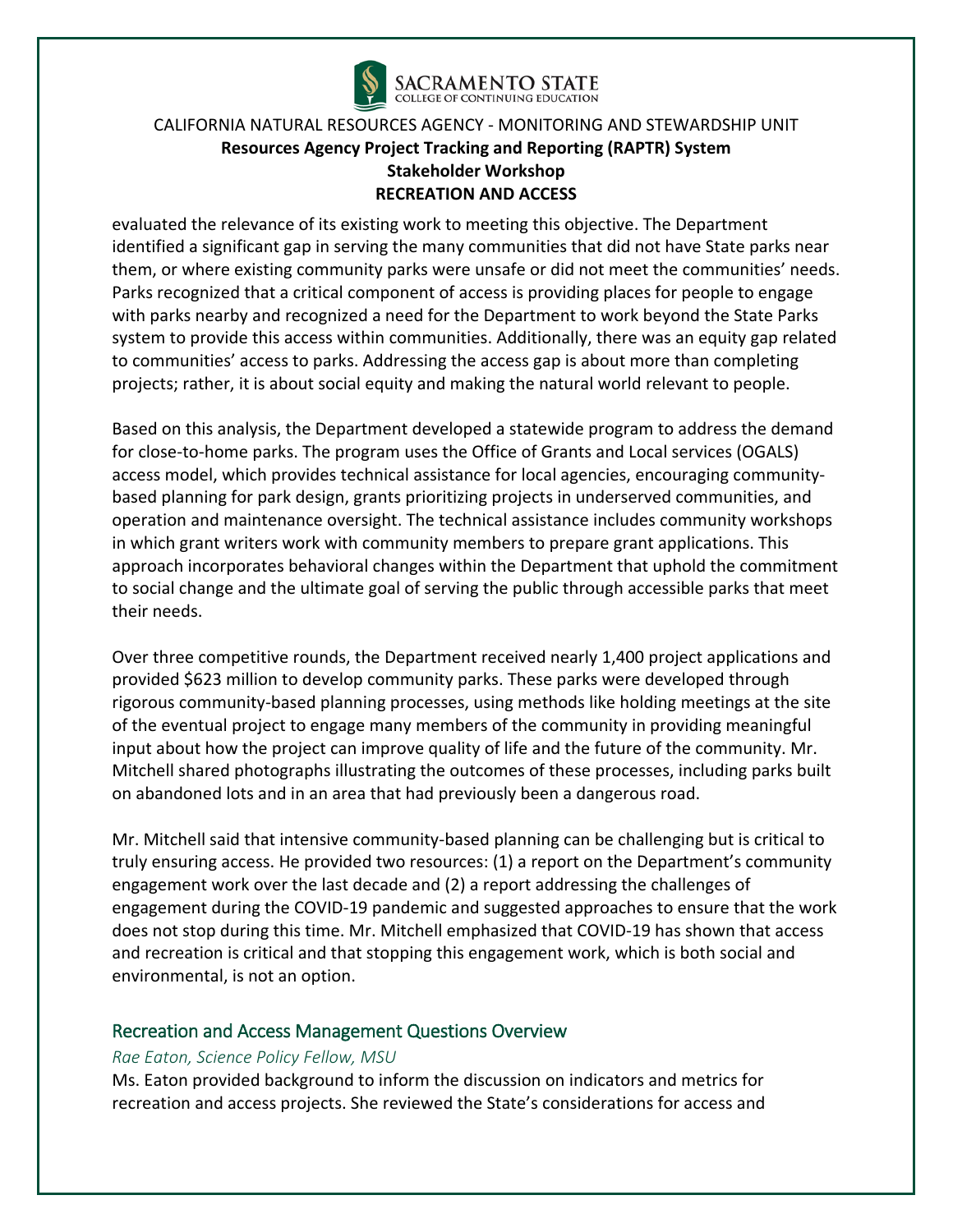

recreation projects, adapted from the Statewide Comprehensive Outdoor Recreation Plan:

- Support healthy, affordable, physical and social activities
- Improve quality of life in communities as a form of social equity and environmental justice
- Provide venues for cultural celebrations
- Preserve historic sites
- Protect California's natural resources and environments
- Provide economic opportunities

MSU staff met with many of the offices participating in the workshop prior to the event to learn about programmatic goals related to access and recreation, as well as concerns related to monitoring efforts that may consider those goals:

- Goals
	- o Increase equitable access
	- o Increase diversity of grant applicants
	- o Maximize multiple benefits including, but not limited to, access and recreational goals at the program and project level
- Concerns
	- o Capacity issues (offices and grantees)
	- o Funding sources (for maintenance and monitoring)
	- o Metrics and methods used to evaluate project outcomes

Ms. Eaton said that the goal for the RAPTR system is to streamline efforts and care will be taken to ensure that only a relevant, appropriate, and feasible subset of metrics are included in RAPTR so that it does not create a burden on departments that lack capacity and funding for monitoring.

The April RAPTR development kickoff meeting focused on brainstorming management questions that should be addressed through the system. Ms. Eaton presented the recreationand access-related management questions that were identified as most important to monitor in RAPTR:

- Condition of Project Area: Can visitors safely use the project area and the infrastructure/amenities within it?
- Visitor Use of Project Area: Who uses the project area and amenities and for what purpose? If project goals included increasing access or recreation opportunities for a specific demographic or community, have those goals been met?
- Co-benefits Conferred by Project: What co-benefits does the project confer?

Ms. Eaton noted that there are many co-benefits, including some that relate directly to the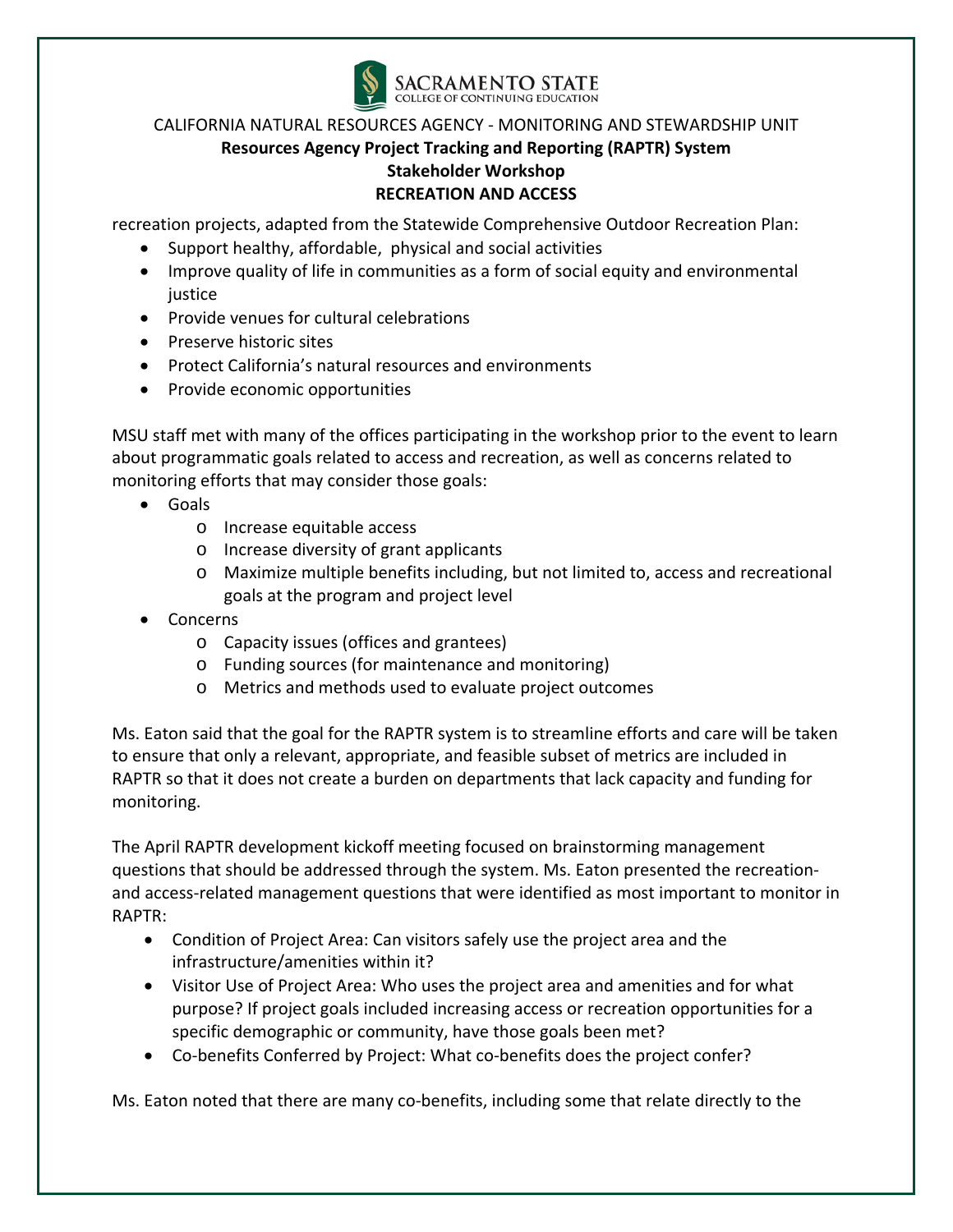

themes of subsequent RAPTR development workshops, such as habitat benefits; other cobenefits, for example related to public health, will not overlap with future workshops so the current workshop is the opportunity to address these.

Participants responded to a poll asking about the co-benefits of the projects that they work on:

- Habitat Value (76%)
- Stormwater Management (53%)
- Active transportation (41%)
- Public Health (41%)
- GHG Emissions (30%)
- Education (29%)
- Flood prevention (24%)
- Urban Heat Island Impacts (12%)

The purpose of these management questions is to address whether delivered project benefits align with planned benefits, monitor the condition of a project site to determine its usability, and monitor activity at a site to determine what benefits the project area is providing. For the first management question, related to the condition of the project area, currently utilized monitoring methods include site visits, photos, and reports from grantees. For the second, visitor use, potential methods include visitor surveys, observations of visitors, and demographic information. For the third, co-benefits, methods vary with the co-benefit to be monitored. In all cases, consistent, widespread monitoring can be very challenging. Ms. Eaton said that this workshop provides an opportunity for participants to think creatively about how these management questions can be monitored and how a statewide system can leverage data reporting to help address these questions. She emphasized that this workshop will focus on brainstorming potential indicators and metrics that the RAPTR system might track. Further work subsequent to the workshop will focus on prioritizing metrics for inclusion as well as determining reliable data collection methods for tracking these metrics.

# Monitoring and Evaluation on the Ground – A Grantee Perspective

### *Dr. Amy Lethbridge, Chief of Staff, Mountains Recreation and Conservation Authority*

Ms. Lethbridge provided on-the-ground perspective on conducting monitoring and evaluation of projects related to access. She emphasized the need for alignment between the goals of funding agencies and their grantee partners, focusing evaluation and management on achievement of those goals. Evaluation should include visitor experience and identify means to address who is not visiting and why.

Evaluation and management can be complicated and partners often do not have resources to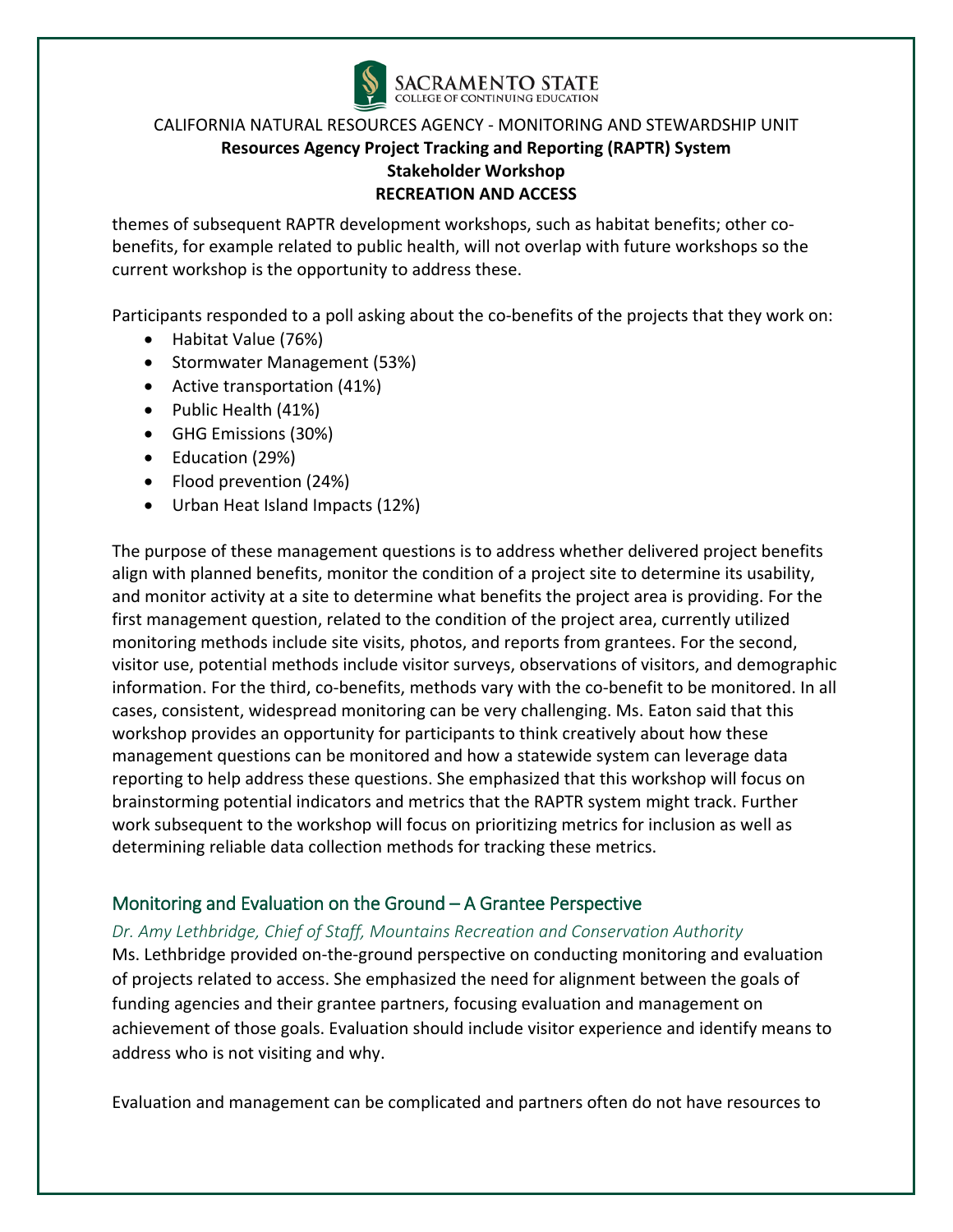

complete comprehensive monitoring. Ms. Lethbridge suggested addressing this challenge by bringing in "outside" expertise including community members and those who work on the ground, providing technical assistance, and providing funding to support the monitoring and evaluation work.

Ms. Lethbridge also shared a monitoring and evaluation framework to ensure that expectations are aligned across all parties involved in a project. The framework outlines the objectives, inputs, outputs and outcomes of the intended project and the indicators that will be used to measure all these; these should be developed with input from stakeholders. It should include what assumptions will be adopted as part of implementation and review: what assumptions are made about the status quo? What is likely to be measured? Were these assumptions checked for site-specific applicability? Ms. Lethbridge emphasized the importance of clear and inclusive communication about the framework to everyone involved with the monitoring and evaluation process, as well as planners, implementers, and field staff who are involved in maintenance. Roles and capacity should be clearly communicated.

Monitoring and evaluation require a baseline for comparison. In some cases, baseline data may exist and in others it may need to be created or added to. A statewide data management system like RAPTR has the potential to provide baseline information. Ms. Lethbridge said that in some cases, the available baseline information may not be what is most relevant or important to the work. Like the metrics that will be monitored, the baseline information needs to be relevant and may need to be created despite there being some information about a site already available. Like determining metrics to monitor, it is important to ensure that the baseline information speaks to the goals of the parties involved in a project.

For access projects, an important consideration is whether the baseline and metrics will be quantitative or qualitative – focused on numbers versus experiences. Ms. Lethbridge said that it is important to capture the qualitative information that illuminates the reasons behind visitors' choices and behaviors. In particular, it is important to capture barriers to visitation, rather than only the behaviors of those visiting an area, and measure increases or decreases to these barriers. Ms. Lethbridge shared some examples of barriers to access, including lack of proximity, lack of outdoor social and family networks, lack of representation, lack of knowledge, and lack of resources. Ms. Lethbridge reviewed ways to address these barriers that were developed by the Community Nature Connection. For example, lack of proximity can be addressed through public transportation routes from urban areas to public lands and programs that provide free transportation to and from regional parks. Another example is outreach and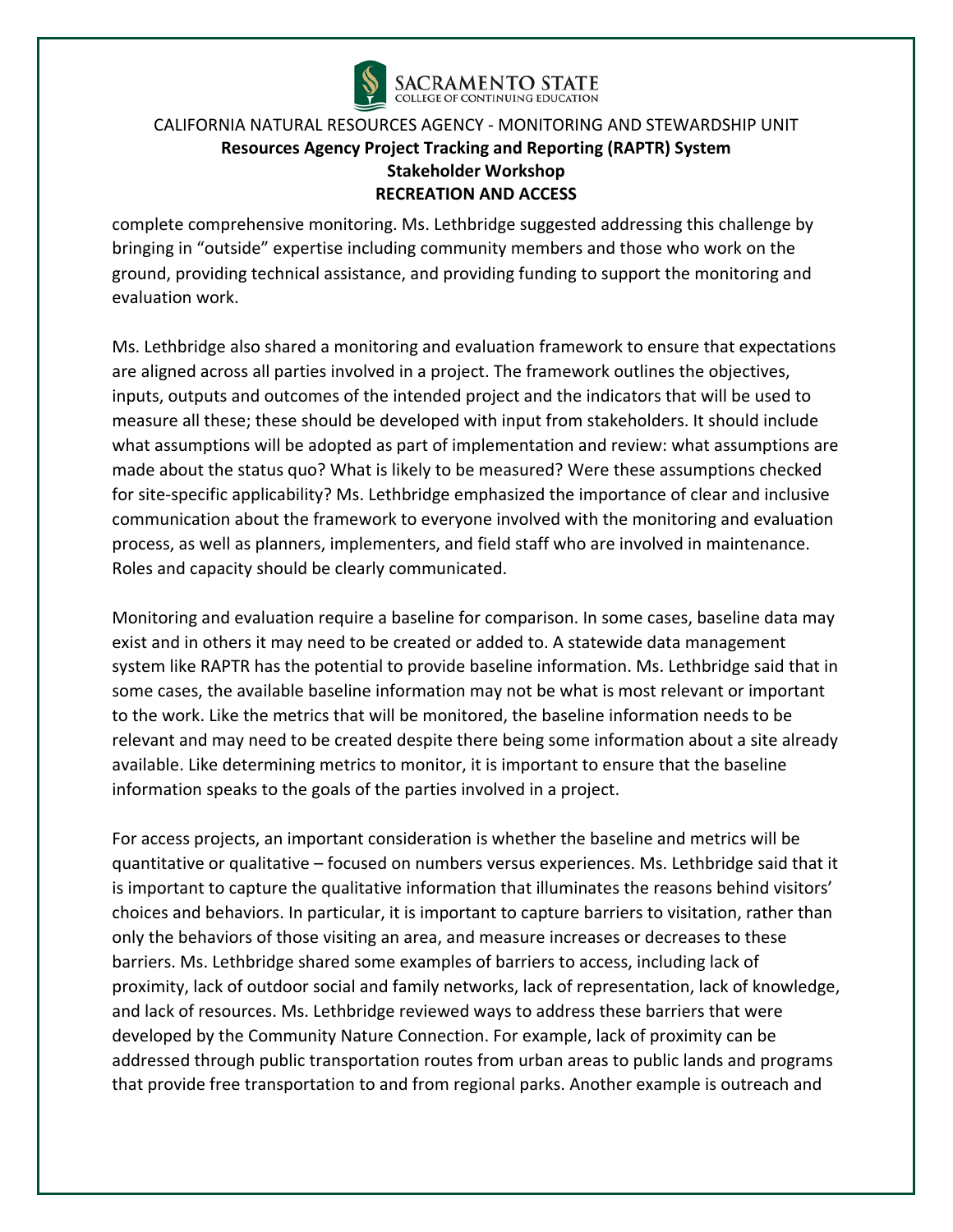

engagement with groups that serve families and program partnerships with community-based organizations to address lack of outdoor social or family networks.

Participants responded to a poll about barriers to access in the projects they work on:

- Distance from project area (35%)
- ADA inaccessibility (29%)
- Safe/reliable transportation (18%)
- Cultural barriers (6%)
- Language barriers (6%)
- Safety within project area (6%)
- Cost of visiting project area (0%)

### Guiding Principles and Screening Criteria for Monitoring and Evaluation Metrics

### *Elea Becker Lowe, Environmental Scientist, MSU*

Ms. Becker Lowe reviewed the process through which MSU staff and workshop participants will identify indicators and metrics for inclusion in RAPTR. During the kickoff, participants helped identify important management questions that data in RAPTR should help staff answer. Key management questions address goals and objectives defined at the bond, agency, and/or project level. The stakeholder workshops will focus on the indicators and metrics that can be used to answer the management questions. Indicators help focus the management questions into categories of information that could be collected, and metrics are specific measurements that can be taken of attributes within those categories.

Ms. Becker Lowe presented an example of indicators and metrics related to access at a given trail. These could include questions about safety, barriers, natural disruptions to access such as erosion or flooding, availability of relevant information, and so on.

While there are many potential indicators and metrics, as illustrated, the RAPTR system will focus in on a small set of key metrics that can be collected consistently across projects and over time, and which can inform management decisions and support evaluation of the effectiveness of State investments overall. To determine which metrics will be included, potential metrics will be considered based on a set of screening criteria. The first pass, which will be discussed as part of the workshop breakout sessions, focuses on the "SMART" criteria: specific, measurable, achievable, representative, and time-bound/time-specific. An important additional criterion is whether the metric is "RAPTR ready" – that is, which metrics that meet the SMART criteria can be most easily added to the system. This criterion considers whether the metric is already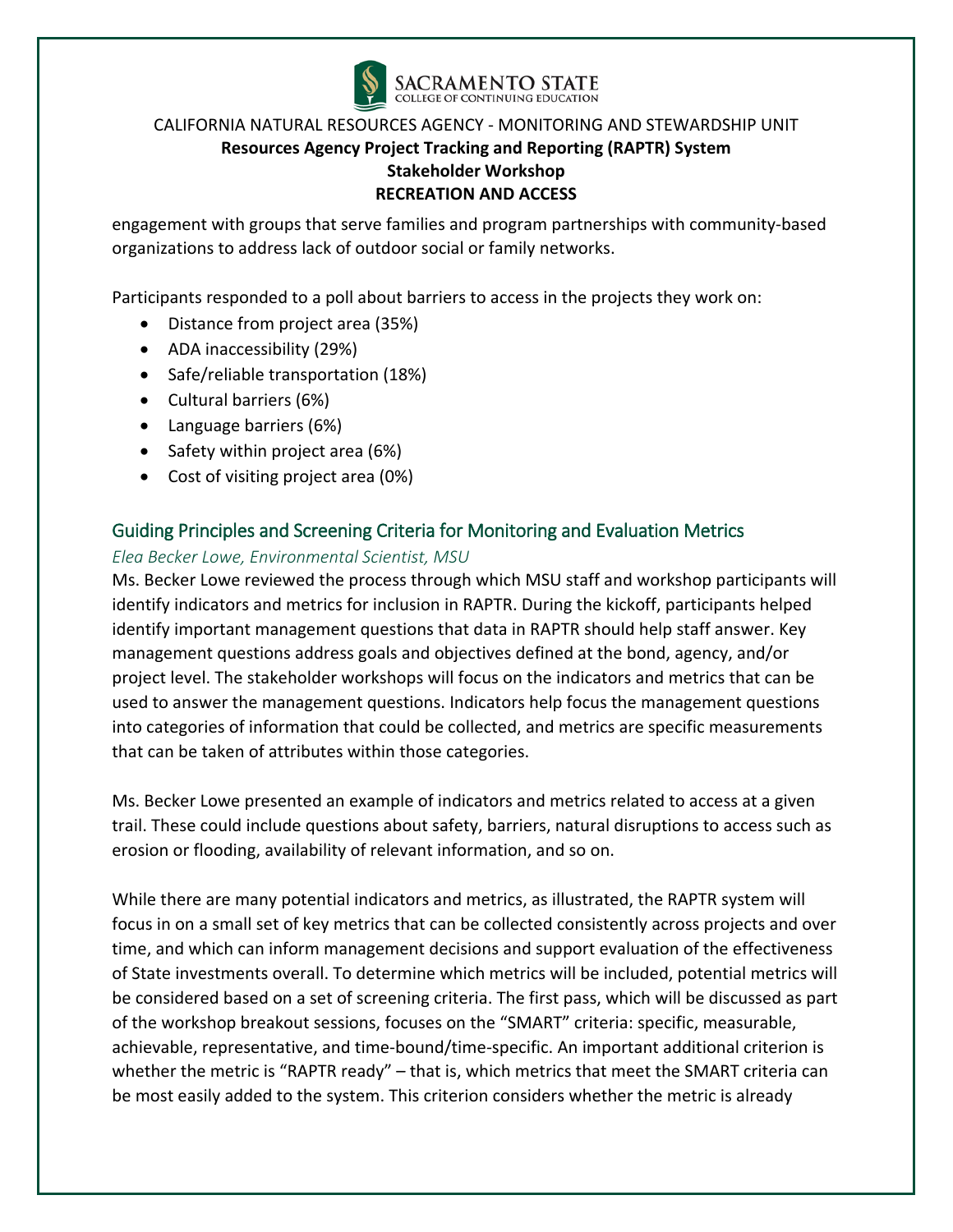

captured in an existing repository, there are established processes in place for collecting this metric, or it could be easily added to an existing data collection process.

As Ms. Ford mentioned previously, potential metrics will be further screened following the workshop. They will be evaluated based on cost-effectiveness, machine readability, labor capacity, access to applicable technology, and availability of technical expertise, and other important considerations. There will be continued opportunities for stakeholders to weigh in during this process.

# Breakout Discussions: Leveraging and Evaluating Indicators and Metrics

Attendees shared potential indicators and metrics and then evaluated these based on the SMART-R criteria in a series of breakout discussions. The discussions focused on potential indicators and metrics related to three of the key management questions identified during the kickoff, as Ms. Eaton reviewed during her presentation:

- Condition of Project Area: Can visitors safely use the project area and the infrastructure/amenities within it?
- Visitor Use of Project Area: Who uses the project area and amenities and for what purpose? If project goals included increasing access or recreation opportunities for a specific demographic or community, have those goals been met?
- Co-benefits Conferred by Project: What co-benefits does the project confer?

There were three breakout sessions, such that every group of participants had a chance to discuss each of the three management questions. One or two MSU staff facilitated and tracked the discussion for each management question. For each management question, participants addressed the following:

- 1. What are potential indicators/metrics that can be used to help address the questions?
- 2. Where can this information be found? (For example, documents, tools, etc.)
- 3. What can we learn from an initial SMART analysis about the appropriateness of incorporating these indicators/metrics into the RAPTR system?
- 4. Which indicators/metrics show the most promise in responding to the management questions and being included in the RAPTR system?

Breakout templates were used to help track suggested indicators, metrics, and SMART analysis results for each of the three management questions. See Appendix for the tables as completed based upon breakout participant input.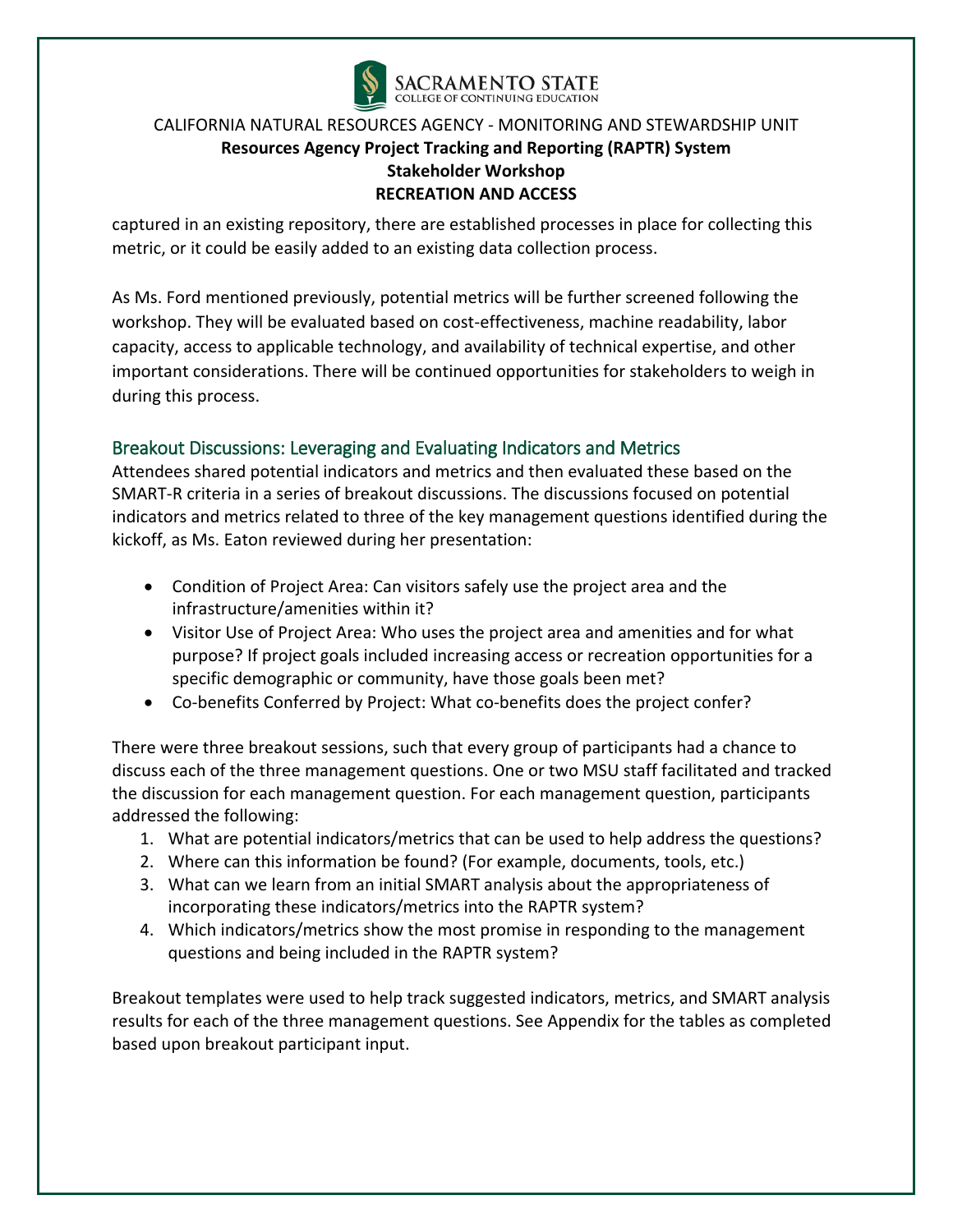

### Report Out and Plenary Discussion

Participants were asked to share key indicators and metrics discussed during the breakout sessions. Key indicators and metrics identified in the breakout discussions are summarized in the tables below. For complete analysis notes, please review the Breakout Templates in the Appendix. The indicators and metrics suggested during the breakouts will be further screened following the workshop to determine whether and how to use them within the RAPTR system. Stakeholders will have opportunities to provide feedback during that process as well.

### *Condition of Project Area*

A theme that emerged in the conversations about monitoring project area conditions was that project requirements and definitions of usability will be defined within a project. Maintenance requirements are usually laid out at the beginning of a project and monitoring metrics would need to be responsive to the components of that original plan. Group developed an exhaustive list with nine indicators and multiple metrics for each. Some of the indicators and metrics are very likely to have crossover with the other management questions; focusing on these areas of crossover would help keep the RAPTR system monitoring requirements manageable.

### **MANAGEMENT QUESTION 1 (SITE CONDITION): CAN VISITORS USE THE PROJECT AREA AND THE INFRASTRUCTURE/AMENITIES WITHIN IT?**

EXAMPLE: Indicator 1 – **Are amenities ADA accessible?**

**Metric**

*Condition of ADA-accessible paved trails*

Access to engineered features (e.g., particularly unique features, play sets, shaded areas, restrooms, drinking fountains, places to rest, courts, parking area including stalls and ramped access etc.) -> Number of handi-capable barriers?

Number of defined features

Indicator 2: **Are the available walking trails in a usable condition?**

**Metric**

Overall usability

Number of natural impediments [per linear mile]

### Indicator 3: **Effect of use on surrounding environment**

**Metric**

Increased stream turbidity

Unauthorized off-trail use [# of incidents per mile per unit time]

Indicator 4: **Is access to the park broadcast widely across larger geographic regions (via web, media, word of mouth)**

**Metric**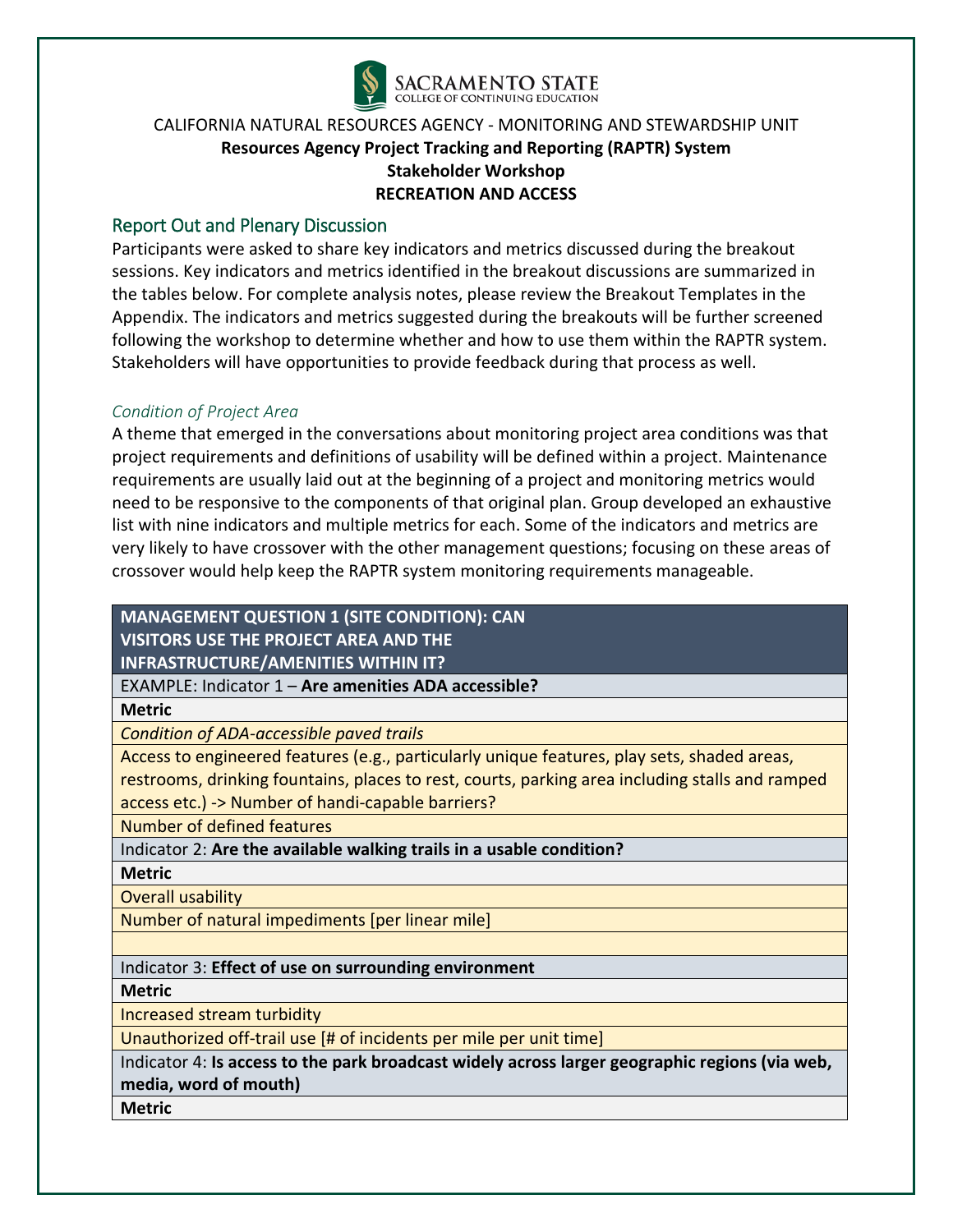

How far people are travelling to use the park [distance traveled on average/median] How did people learn of the park's existence?

Indicator 5: **Cleanliness of park grounds**

**Metric**

Tons of trashed removed per year per acreage [outside of normal maintenance schedule] Number of people [and orgs] involved in cleaning and maintenance

Indicator 6: Misuse of park facilities[?] -> might be better suited for Q: How are people using/mis-using amenities?

**Metric**

Indicator 7: **Evidence of appropriate maintenance by local governing body Metric**

# over-flowing trash bins [per unit time]

# of instances grass/weeds overgrown [per unit time]

# of instances bathrooms, drinking fountains not working [per unit time]

How often is law enforcement requested to visit park property? How often does law enforcement routinely visit a given park facility?

# *Visitor Use of Project Area*

Four indicators of visitor use were identified: visitor activities at project area, visitor attendance, use of park features and amenities, and visitor experience. However, within these indicators, it was challenging to find metrics that could be applied consistently across projects. There may be technological tools that could help capture some of the attendance metrics, including cell phone tracking or social media reports. Another option would be to track activities that involve fee collection. Visitor experience will be particularly hard to capture; surveys may be able to capture this kind of information but are challenging to implement rigorously. In particular, visitor use is challenging to monitor because data collection is likely to differ based on the type of program and geographical scale. The metrics most likely to be consistent across the board would focus simply on quantifying use rather than qualitative questions about user experience.

**MANAGEMENT QUESTION 2 (VISITOR USE): WHO USES THE PROJECT AREA AND AMENITIES AND FOR WHAT PURPOSE?**  *IF PROJECT GOALS INCLUDED INCREASING ACCESS OR RECREATION OPPORTUNITIES FOR A SPECIFIC DEMOGRAPHIC OR COMMUNITY, HAS THAT GOAL BEEN MET?* Indicator 1: Visitor Activities at Project Area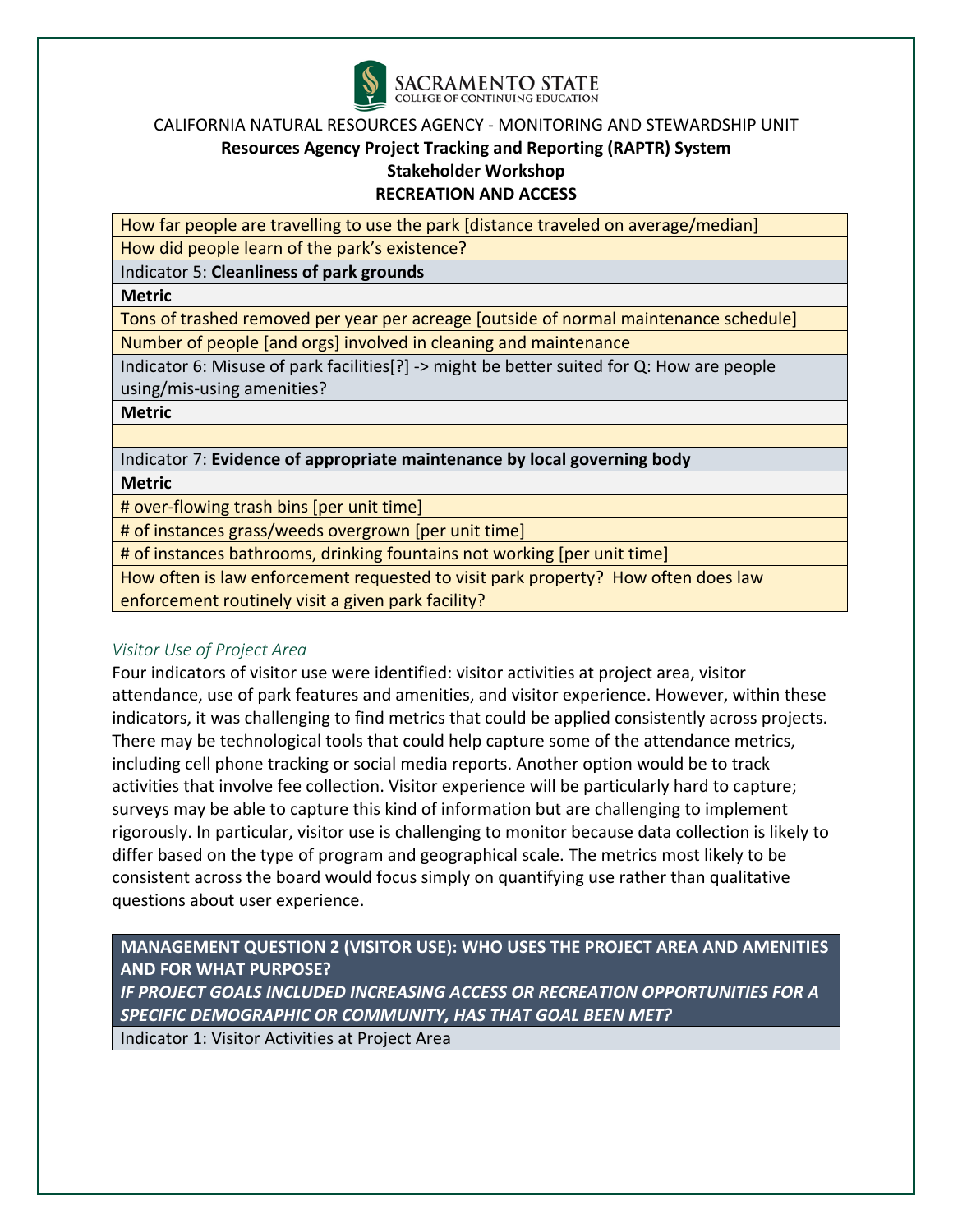

| <b>Metric</b>                                                                            |
|------------------------------------------------------------------------------------------|
|                                                                                          |
|                                                                                          |
|                                                                                          |
|                                                                                          |
| Types of activities (individual or community) project area                               |
| Types of activities available at the project area                                        |
| <b>Availability of OHV activity</b>                                                      |
| Availability of boating as recreation                                                    |
| Availability of walking trails                                                           |
| Indicator 2: Visitor Attendance (may need to separate into community and local parks and |
| state/regional parks)                                                                    |
| <b>Metric</b>                                                                            |
| Number of users or participants                                                          |
| Who attends the park area (e.g. demographics, zip codes, distance traveled)              |
| <b>Frequency of visit</b>                                                                |
| Seasonality of visitors                                                                  |
| Indicator 3: Use of Park Features/Amenities                                              |
| <b>Metric</b>                                                                            |
| Use of trails                                                                            |
| Use of access points                                                                     |
| Use of park features (fields, play areas, tennis courts, etc.)                           |
| Use by specific groups                                                                   |
| Indicator 4: Visitor Experience                                                          |
| <b>Metric</b>                                                                            |
| <b>Frequency of visit</b>                                                                |
| Reported visitor experience                                                              |
| Purpose of visit                                                                         |
| Availability of culturally relevant/accessible signage                                   |

# *Co-Benefits Conferred by Project*

The indicators discussed spanned a wide range of co-benefits, including habitat, climate resiliency, economic benefits, safety, public health, and cultural value. Participants discussed the Chamber of Commerce as a potential source of information about economic benefits. The potential downside of gentrification was also discussed. Similarly, qualitative issues such as feeling of safety can vary from context to context and visitor to visitor, with isolation contributing to a feeling of safety for some but danger for others. For the habitat and climate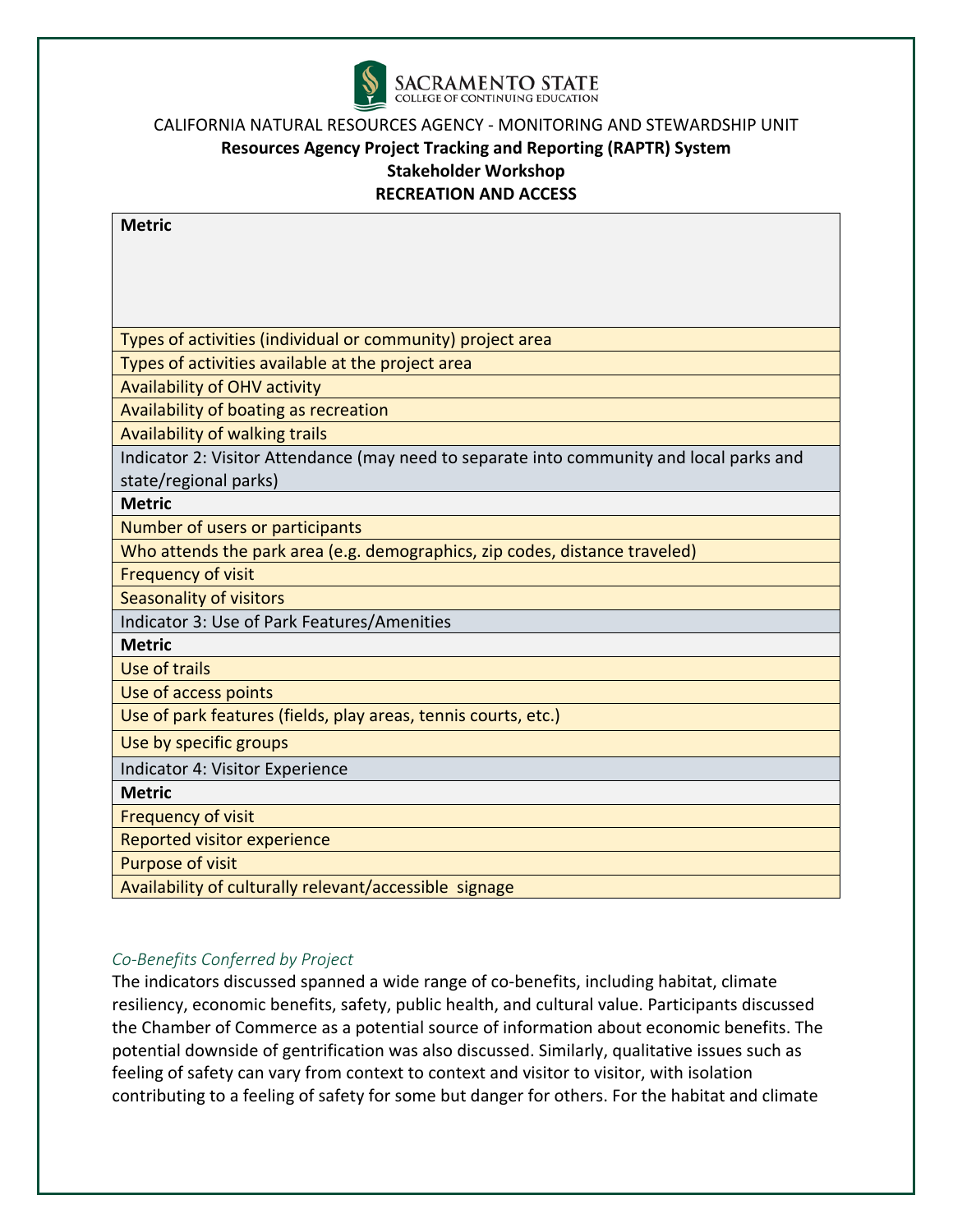

indicators, there are existing models that can help estimate co-benefits such as stormwater retention and flood prevention. Recreational uses could be monitored through quantitative metrics such as number of licenses sold.

Key indicators and metrics identified in the breakout discussion are summarized in the table below. For complete analysis notes, please review the Breakout Template for Question 3 in the Appendix.

| MANAGEMENT QUESTION 3 (CO-BENEFITS): WHAT CO-BENEFITS DOES THE PROJECT                        |
|-----------------------------------------------------------------------------------------------|
| <b>CONFER?</b>                                                                                |
| Indicator 1 - Reduction in the Urban Heat Island Effect in the Project area                   |
| <b>Metric</b>                                                                                 |
|                                                                                               |
|                                                                                               |
|                                                                                               |
| Temperature within park/outside of park                                                       |
| Humidity within/outside                                                                       |
| <b>Canopy cover</b>                                                                           |
| Indicator 2: Habitat Values & Biodiversity                                                    |
| <b>Metric</b>                                                                                 |
| <b>Fragmentation stats</b>                                                                    |
| <b>Bird species</b>                                                                           |
| Aquatic species (esp endangered)                                                              |
| <b>Vegetation cover/species</b>                                                               |
| Insects (pollinator species, predom.)                                                         |
| Water Quality-algal blooms, etc.                                                              |
| <b>Environmental indicators for CapOutlay projects</b>                                        |
| Wildlife Corridors (Fish Passage, deer herd, etc.) - connectivity/proximity to adjacent areas |
| Climate Resiliency-vegetation community to respond to change.                                 |
| Types of habitat/Area of habitat                                                              |
| <b>Number of species</b>                                                                      |
| Trees-canopy cover, species diversity (carbon sink)                                           |
| Indicator 4: Economic Benefit                                                                 |
| <b>Metric</b>                                                                                 |
| <b>Hotel Occupancy Rates</b>                                                                  |
| Intended participation                                                                        |
| Outdoor Store-track where people come from (zip codes)                                        |
| <b>Staff Employed on site/vessel</b>                                                          |
|                                                                                               |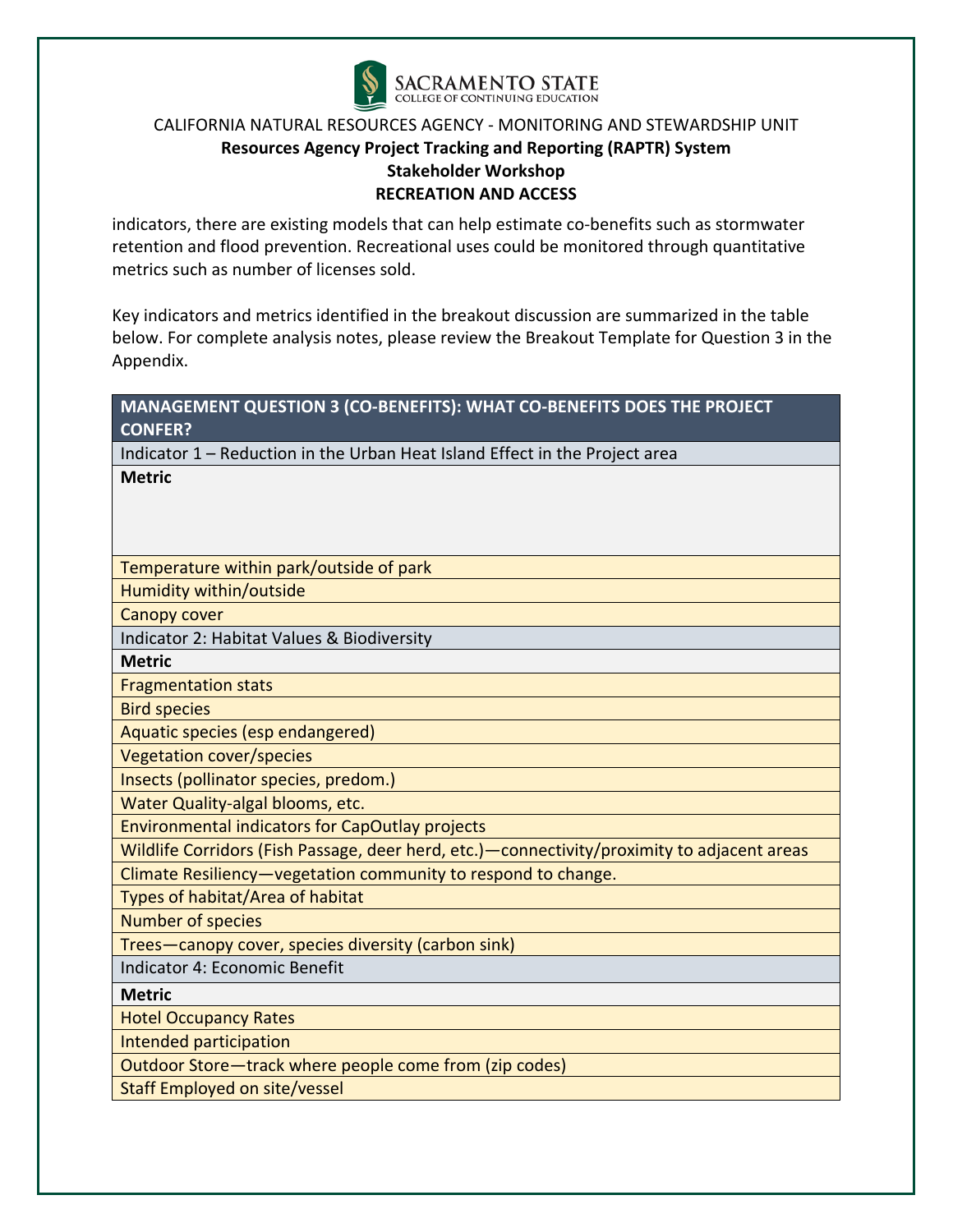

# **Resources Agency Project Tracking and Reporting (RAPTR) System Stakeholder Workshop**

### **RECREATION AND ACCESS**

Workforce development

Increased Property Values

Number of park users.

Indicator 5: Flood and Stormwater Prevention/Management

**Metric**

Stormwater retention

Stormwater treatment maintenance-related

SLR (coastal wetlands/parks)

Indicator 6: Community Safety / Public Health

**Metric**

User Impairment Risk Reduction—miles of user "social" trail decommissioned

Fire Risk Reduction—acres treated (input mgmt. type)

Air quality

Feelings of safety (race, gender, etc.)

-Cleanliness of facilities/outstanding maintenance needs.

-Alcohol use in groups

-Dangerous wildlife (rattlesnakes, mountain lions)

-Poor dog management (unleashed)

Indicator 7: Cultural Value, and ensuring cultural/historical accuracy (especially among diverging perspectives)

**Metric**

Cultural plant species/sites

User demographics—race, disability

Local Tribe included in stories on signage

Rituals, gatherings

Indicator 8: Recreational Values

**Metric**

Off-highway vehicles

Fishing/hunting—fishing licenses sold (county), number of boat launches, reports on invasive,

Mountain bike use Equestrian Trail use

Indicator 9: Education Programs/Stewardship

Metric

Community buy-in/Programming effectiveness

Number of people educated

**Partners** 

Tree types and benefits of diversity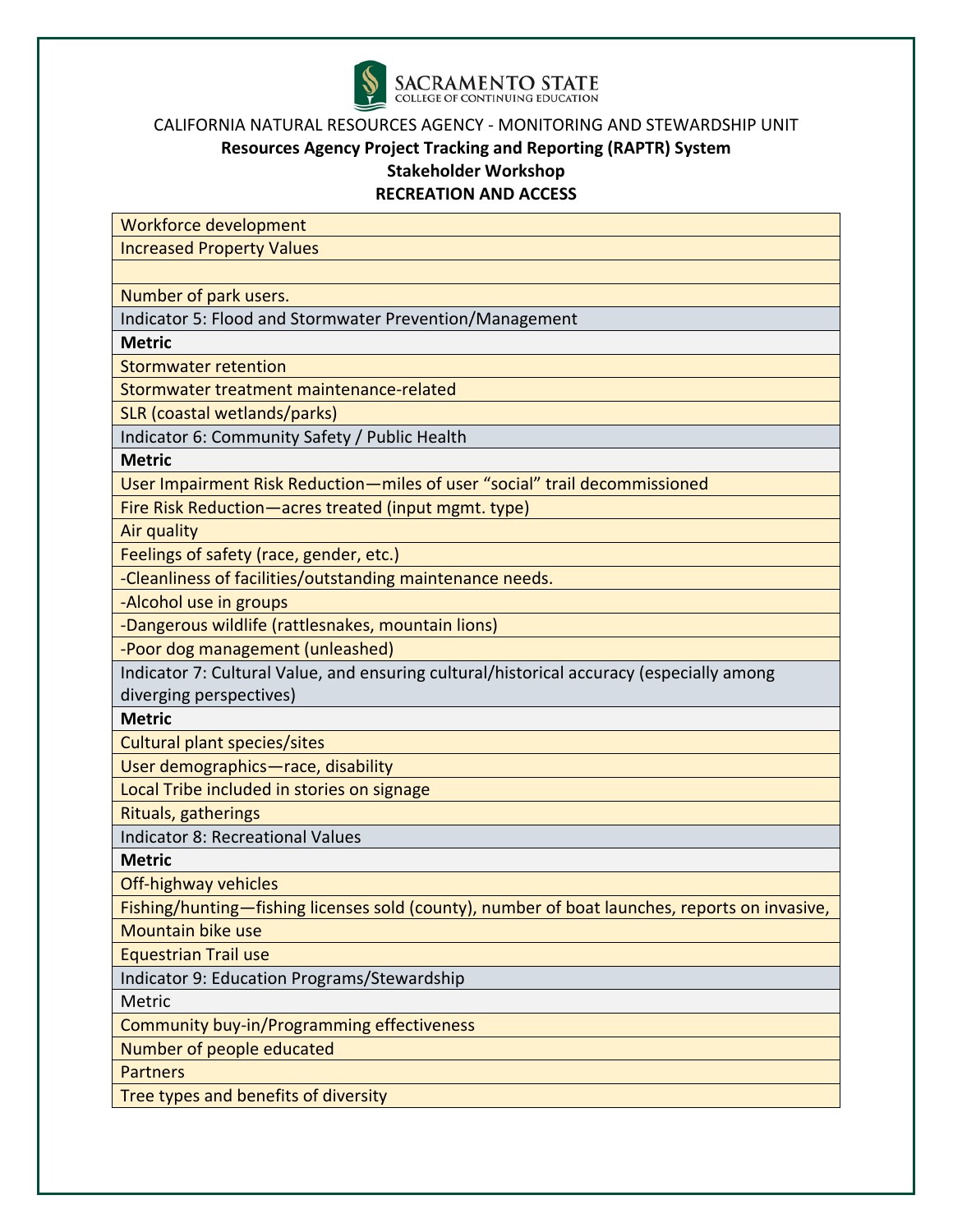

Indicator 11: Active Transportation

**Metric**

Bike / pedestrian counts

Indicator 12: Transportation to Open Space

### **Metric**

Buses routes to open space from x location

Trail connectivity

### *Discussion*

A participant expressed concern about staffing capacity to carry out additional monitoring that would be necessitated by the RAPTR system. The participant said that the end user for this system would in many cases be the grantee agencies and nonprofits and it will be challenging to gain buy-in for this work.

### MSU Response:

MSU staff acknowledged the need to balance making RAPTR a valuable tool without significantly impacting capacity. The goal is for RAPTR to track only select metrics for each of the management questions, such that workload increases are minor yet information is more readily accessible to understand the benefits accrued by the State's investments.

Participants responded to a poll about the relevance of RAPTR to their work:

- Choosing better projects to fund (13%)
- Accessing data and information (87%)
- Collaborating across agencies (27%)
- Evaluating the effectiveness of your projects (67%)
- Evaluating the effectiveness of your program (33%)

# Wrap Up and Next Steps

Ms. Ford thanked participants for joining the workshop and providing their input. She reviewed the timeline for the remaining workshops in this series through summer 2021, to be followed by a culmination event. The next two workshops will be held in early 2021; the specific dates are not yet set.

Ms. Ford said that there would be opportunities for stakeholders to participate in working groups following the workshop to dig deeper into the indicators and metrics to help identify the metrics that will eventually be part of the RAPTR system. Participants were invited to reach out to MSU staff with further thoughts and to stay involved in the process.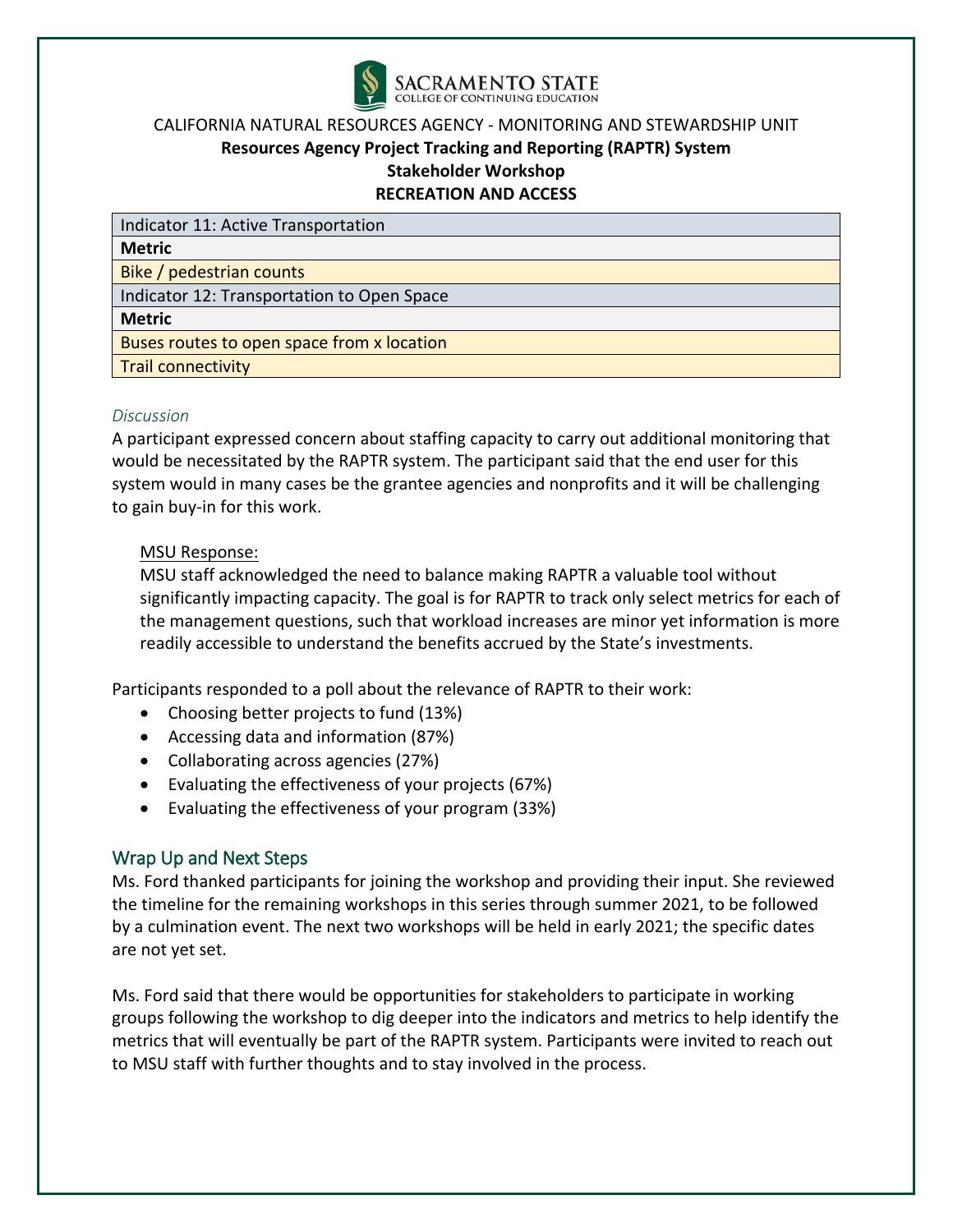

The building of the RAPTR system has begun and will likely take approximately 18 months to develop. The tool will likely be released in phases, as modules that relate to grant lifecycles are completed and ready to be tested.

Participants were then asked to share feedback about the meeting; responses are summarized below. All participants indicated that the breakouts had provided a good opportunity to provide input on RAPTR development. About half of the respondents said that sufficient breaks had been provided and the other half said it would have been useful to have more breaks. Participants said that the following agenda items were relevant to their work:

- Speaker presentations (Mr. Mitchell & Ms. Lethbridge) (67%)
- Breakout sessions (67%)
- RAPTR presentation (50%)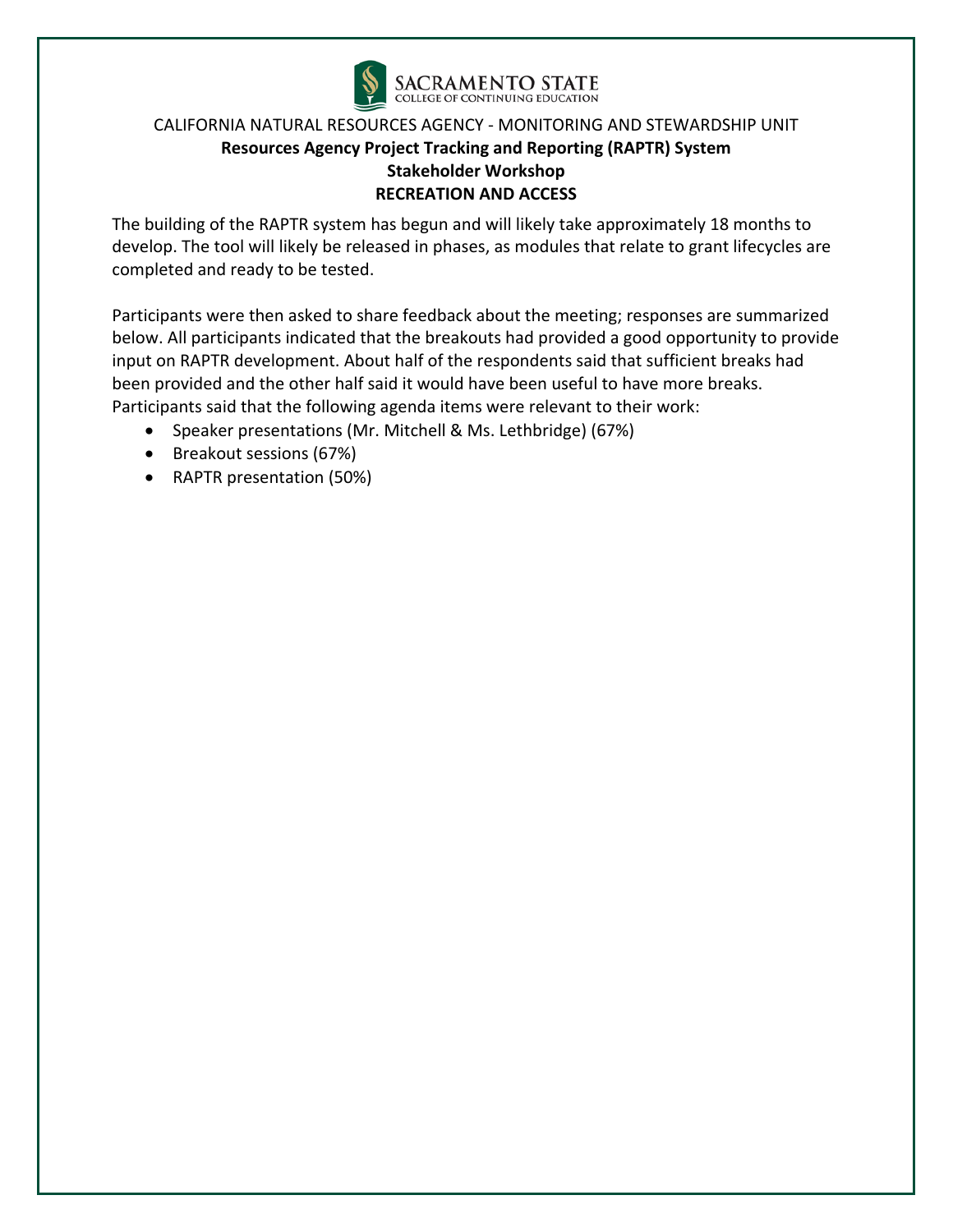

# Appendix: Breakout Templates

|                                                                                                                                                                                                                                                                              | MANAGEMENT QUESTION 1 (SITE CONDITION): CAN VISITORS USE THE PROJECT AREA AND THE INFRASTRUCTURE/AMENITIES WITHIN IT? |           |   |              |              |             |                       |                                                                                                                                                                                                                                                                            |                                                                                              |  |  |  |  |
|------------------------------------------------------------------------------------------------------------------------------------------------------------------------------------------------------------------------------------------------------------------------------|-----------------------------------------------------------------------------------------------------------------------|-----------|---|--------------|--------------|-------------|-----------------------|----------------------------------------------------------------------------------------------------------------------------------------------------------------------------------------------------------------------------------------------------------------------------|----------------------------------------------------------------------------------------------|--|--|--|--|
| <b>EXAMPLE: Indicator 1 - Are amenities ADA accessible?</b>                                                                                                                                                                                                                  |                                                                                                                       |           |   |              |              |             |                       |                                                                                                                                                                                                                                                                            |                                                                                              |  |  |  |  |
| <b>Metric</b>                                                                                                                                                                                                                                                                | <b>Information</b><br>Sources/Not<br><b>Yet Collected</b>                                                             | $\vert$ S | M | A            | IR.          | İΤ          | <b>RAPTR</b><br>Ready | <b>Notes</b>                                                                                                                                                                                                                                                               | <b>Recommendations YES (Go with</b><br>it)<br>MAYBE (Do more research)<br>NO (Not for RAPTR) |  |  |  |  |
| <b>Condition of ADA-accessible</b><br>paved trails                                                                                                                                                                                                                           | Project site<br>inspection                                                                                            | Υ         | Υ | v            | Y            | Y           | Y                     | Need an agreed-upon system for<br>scoring trail condition.                                                                                                                                                                                                                 | Maybe                                                                                        |  |  |  |  |
| <b>Access to engineered</b><br>features (e.g., particularly<br>unique features, play sets,<br>shaded areas, restrooms,<br>drinking fountains, places to<br>rest, courts, parking area<br>including stalls and ramped<br>access etc.) -> Number of<br>handi-capable barriers? |                                                                                                                       |           |   |              |              |             |                       | Standards for ADA compliance<br>depend on requirements defined at<br>the time the project that was<br>developed. More modern<br>improvements require updating park<br>accessibility to current ADA<br>standards. Different projects<br>naturally have different standards. |                                                                                              |  |  |  |  |
| Number of defined features                                                                                                                                                                                                                                                   | Need this data<br>first                                                                                               |           |   |              |              |             |                       |                                                                                                                                                                                                                                                                            |                                                                                              |  |  |  |  |
| Indicator 2: Are the available walking trails in a usable condition?                                                                                                                                                                                                         |                                                                                                                       |           |   |              |              |             |                       |                                                                                                                                                                                                                                                                            |                                                                                              |  |  |  |  |
| <b>Metric</b>                                                                                                                                                                                                                                                                | <b>Information</b>                                                                                                    | S         | M | $\mathbf{A}$ | $\mathsf{R}$ | $\mathsf T$ | <b>RR</b>             | <b>Notes</b>                                                                                                                                                                                                                                                               | <b>Recommendations</b>                                                                       |  |  |  |  |
| <b>Overall usability</b>                                                                                                                                                                                                                                                     | <b>Currently</b><br>tracked but                                                                                       |           |   |              |              |             |                       | Park usability is generally either Yes or<br>No. State Parks currently does NOT                                                                                                                                                                                            | Compile logs of park<br>visitation.                                                          |  |  |  |  |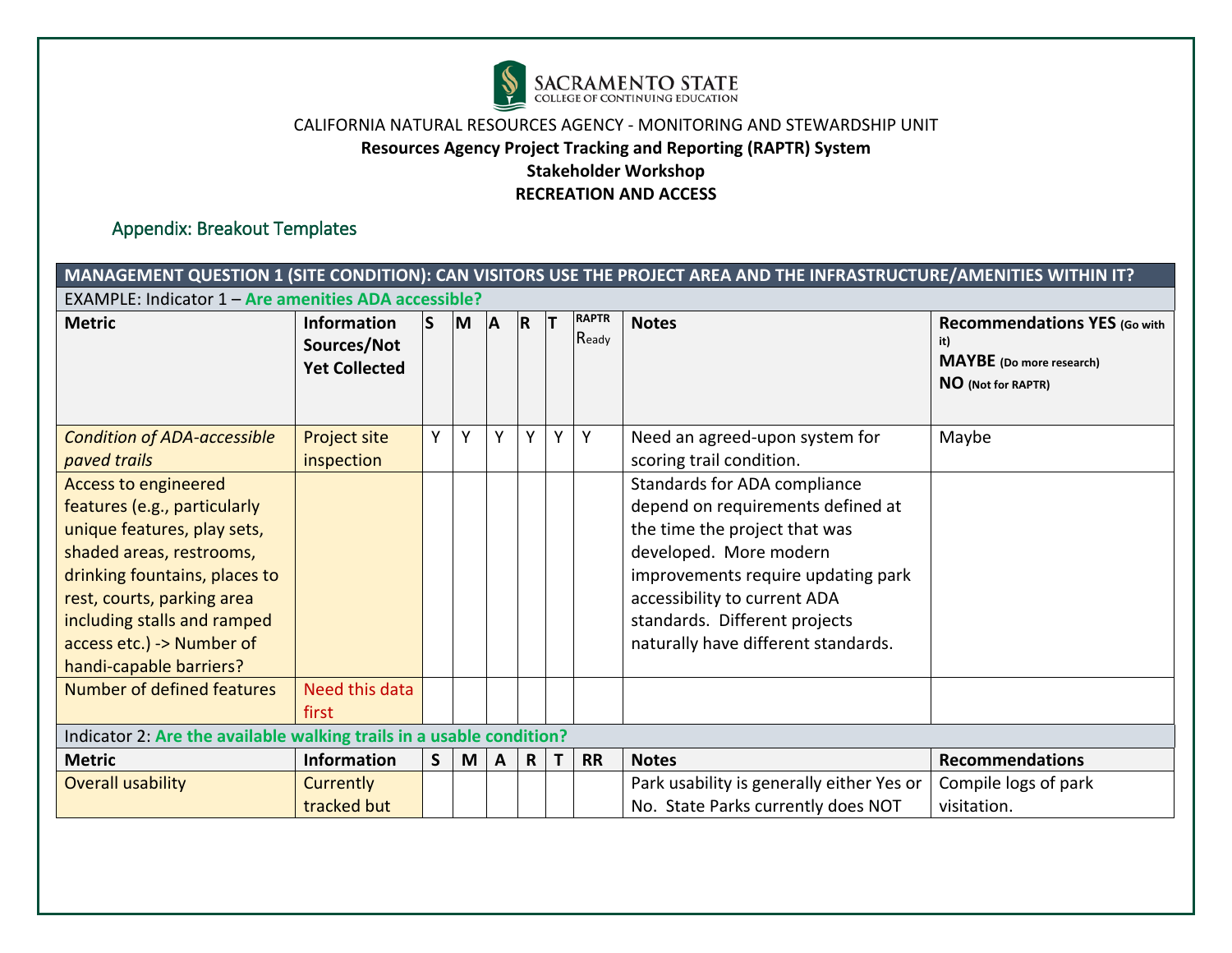

# **Resources Agency Project Tracking and Reporting (RAPTR) System**

|                                                       | logged how?        |              |   |                 |              |              |           | count number of hazards or pitfalls.                                                                                 |                        |
|-------------------------------------------------------|--------------------|--------------|---|-----------------|--------------|--------------|-----------|----------------------------------------------------------------------------------------------------------------------|------------------------|
|                                                       |                    |              |   |                 |              |              |           | Lee Butterfield: 99% of parks are                                                                                    |                        |
|                                                       |                    |              |   |                 |              |              |           | completely safe to being open to the                                                                                 |                        |
|                                                       |                    |              |   |                 |              |              |           | public. Rare to find a park with some                                                                                |                        |
|                                                       |                    |              |   |                 |              |              |           | unsafe feature. Monitoring is                                                                                        |                        |
|                                                       |                    |              |   |                 |              |              |           | currently a bit sparse due to funding                                                                                |                        |
|                                                       |                    |              |   |                 |              |              |           | limitations. Sedrick Mitchell: we                                                                                    |                        |
|                                                       |                    |              |   |                 |              |              |           | should review status of a given park                                                                                 |                        |
|                                                       |                    |              |   |                 |              |              |           | every ~5 years.                                                                                                      |                        |
| Number of natural                                     | E.g., snow         |              |   |                 |              |              |           | Not just trails, but key park features                                                                               |                        |
| impediments [per linear                               | barriers, fallen   |              |   |                 |              |              |           | such as buildings, playsets, boat                                                                                    |                        |
| milel                                                 | trees,             |              |   |                 |              |              |           | ramps                                                                                                                |                        |
|                                                       | washouts,          |              |   |                 |              |              |           |                                                                                                                      |                        |
|                                                       |                    |              |   |                 |              |              |           | Perception of 'usability' affected by                                                                                |                        |
|                                                       |                    |              |   |                 |              |              |           | perspective of monitoring agent.                                                                                     |                        |
| Indicator 3: Effect of use on surrounding environment |                    |              |   |                 |              |              |           |                                                                                                                      |                        |
| <b>Metric</b>                                         | Information        | $\mathsf{S}$ | M | $\mathbf{A}$    | $\mathsf{R}$ | $\mathsf{T}$ | <b>RR</b> | <b>Notes</b>                                                                                                         | <b>Recommendations</b> |
| Increased stream turbidity                            | <b>Natural and</b> |              |   |                 |              |              |           |                                                                                                                      |                        |
|                                                       | anthropogenic      |              |   |                 |              |              |           |                                                                                                                      |                        |
|                                                       | effects on         |              |   |                 |              |              |           |                                                                                                                      |                        |
|                                                       | erosional          |              |   |                 |              |              |           |                                                                                                                      |                        |
|                                                       | patterns           |              |   |                 |              |              |           |                                                                                                                      |                        |
| Unauthorized off-trail use [#                         |                    |              |   |                 |              |              |           |                                                                                                                      |                        |
| of incidents per mile per unit                        |                    |              |   |                 |              |              |           |                                                                                                                      |                        |
| time]                                                 |                    |              |   |                 |              |              |           |                                                                                                                      |                        |
|                                                       |                    |              |   |                 |              |              |           | Indicator 4: Is access to the park broadcast widely across larger geographic regions (via web, media, word of mouth) |                        |
| <b>Metric</b>                                         | Information        | S.           |   | $M \mid A \mid$ |              | $R$   T      | <b>RR</b> | <b>Notes</b>                                                                                                         | <b>Recommendations</b> |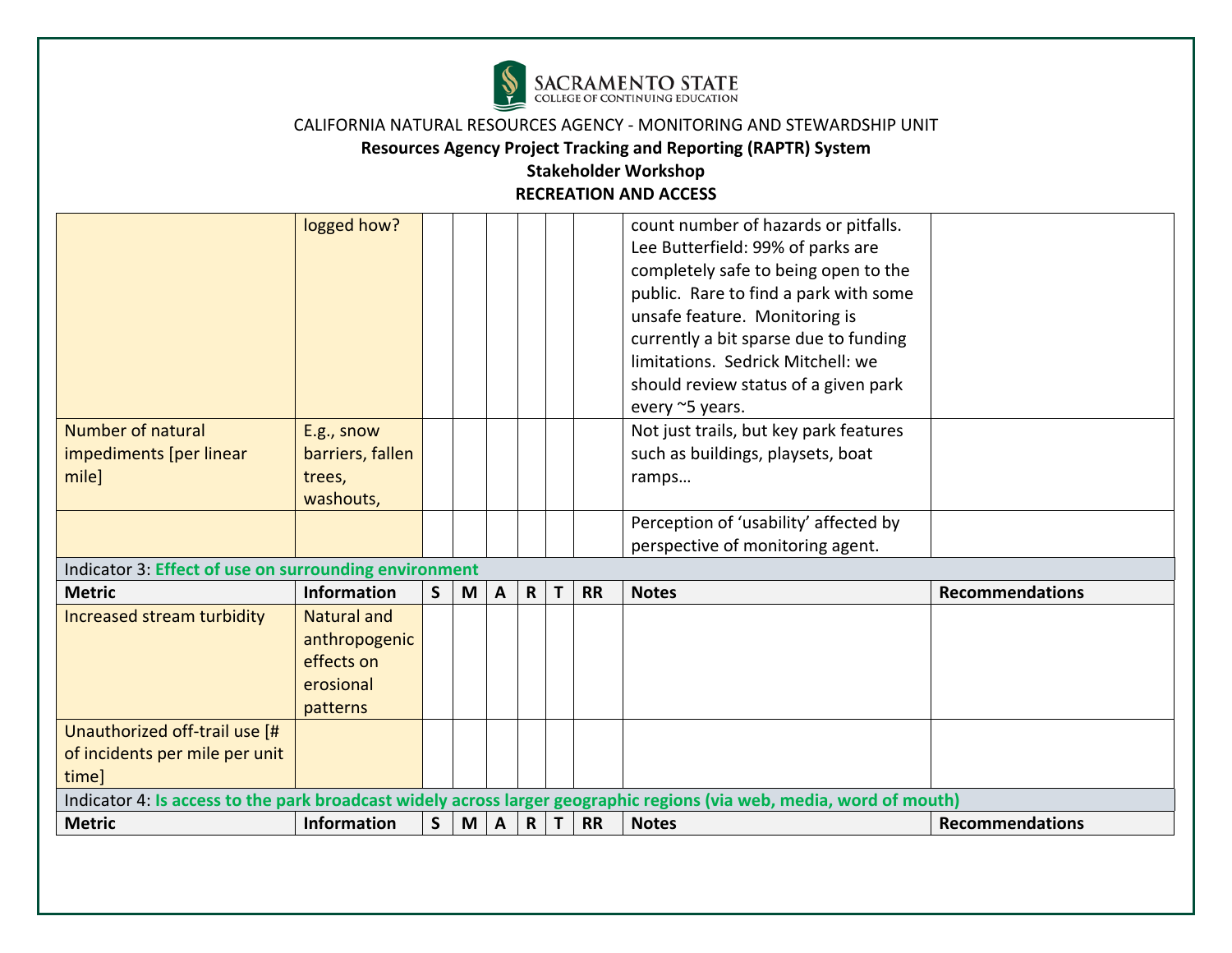

**Resources Agency Project Tracking and Reporting (RAPTR) System** 

| How far people are travelling<br>to use the park [distance               |                    |              |   |              |              |   |           |                                                                                                                      |                             |  |
|--------------------------------------------------------------------------|--------------------|--------------|---|--------------|--------------|---|-----------|----------------------------------------------------------------------------------------------------------------------|-----------------------------|--|
| traveled on average/median]                                              |                    |              |   |              |              |   |           |                                                                                                                      |                             |  |
| How did people learn of the                                              |                    |              |   |              |              |   |           |                                                                                                                      |                             |  |
| park's existence?                                                        |                    |              |   |              |              |   |           |                                                                                                                      |                             |  |
| <b>Indicator 5: Cleanliness of park grounds</b>                          |                    |              |   |              |              |   |           |                                                                                                                      |                             |  |
| <b>Metric</b>                                                            | Information        | $\mathsf{S}$ | M | $\mathbf{A}$ | $\mathsf{R}$ |   | <b>RR</b> | <b>Notes</b>                                                                                                         | <b>Recommendations</b>      |  |
| Tons of trashed removed per                                              |                    |              |   |              |              |   |           | The metric can mean something                                                                                        |                             |  |
| year per acreage [outside of                                             |                    |              |   |              |              |   |           | different according to the                                                                                           |                             |  |
| normal maintenance                                                       |                    |              |   |              |              |   |           | management question intended.                                                                                        |                             |  |
| schedule]                                                                |                    |              |   |              |              |   |           |                                                                                                                      |                             |  |
| Number of people [and orgs]                                              |                    |              |   |              |              |   |           | Has the number of collaborating                                                                                      |                             |  |
| involved in cleaning and                                                 |                    |              |   |              |              |   |           | persons and organizations increased                                                                                  |                             |  |
| maintenance                                                              |                    |              |   |              |              |   |           | or declined since the close out of the                                                                               |                             |  |
|                                                                          |                    |              |   |              |              |   |           | project. The longer the time elapsed                                                                                 |                             |  |
|                                                                          |                    |              |   |              |              |   |           | since project closing, the more                                                                                      |                             |  |
|                                                                          |                    |              |   |              |              |   |           | maintenance will likely be required.                                                                                 |                             |  |
|                                                                          |                    |              |   |              |              |   |           | Indicator 6: Misuse of park facilities[?] -> might be better suited for Q: How are people using/mis-using amenities? |                             |  |
| <b>Metric</b>                                                            | <b>Information</b> | S            | M | A            | $\mathsf{R}$ |   | <b>RR</b> | <b>Notes</b>                                                                                                         | <b>Recommendations</b>      |  |
|                                                                          |                    |              |   |              |              |   |           |                                                                                                                      |                             |  |
| Indicator 7: Evidence of appropriate maintenance by local governing body |                    |              |   |              |              |   |           |                                                                                                                      |                             |  |
| <b>Metric</b>                                                            | Information        | S            | M | $\mathbf{A}$ | R            | Т | <b>RR</b> | <b>Notes</b>                                                                                                         | <b>Recommendations</b>      |  |
| # over-flowing trash bins                                                |                    |              |   |              |              |   |           | Proof that prescribed maintenance                                                                                    | RAPTR automatically send    |  |
| [per unit time]                                                          |                    |              |   |              |              |   |           | schedule is being met by local                                                                                       | out notification prompting  |  |
|                                                                          |                    |              |   |              |              |   |           | governing body and/or contractors.                                                                                   | when to assess post-project |  |
|                                                                          |                    |              |   |              |              |   |           |                                                                                                                      | development and what to     |  |
|                                                                          |                    |              |   |              |              |   |           |                                                                                                                      | assess.                     |  |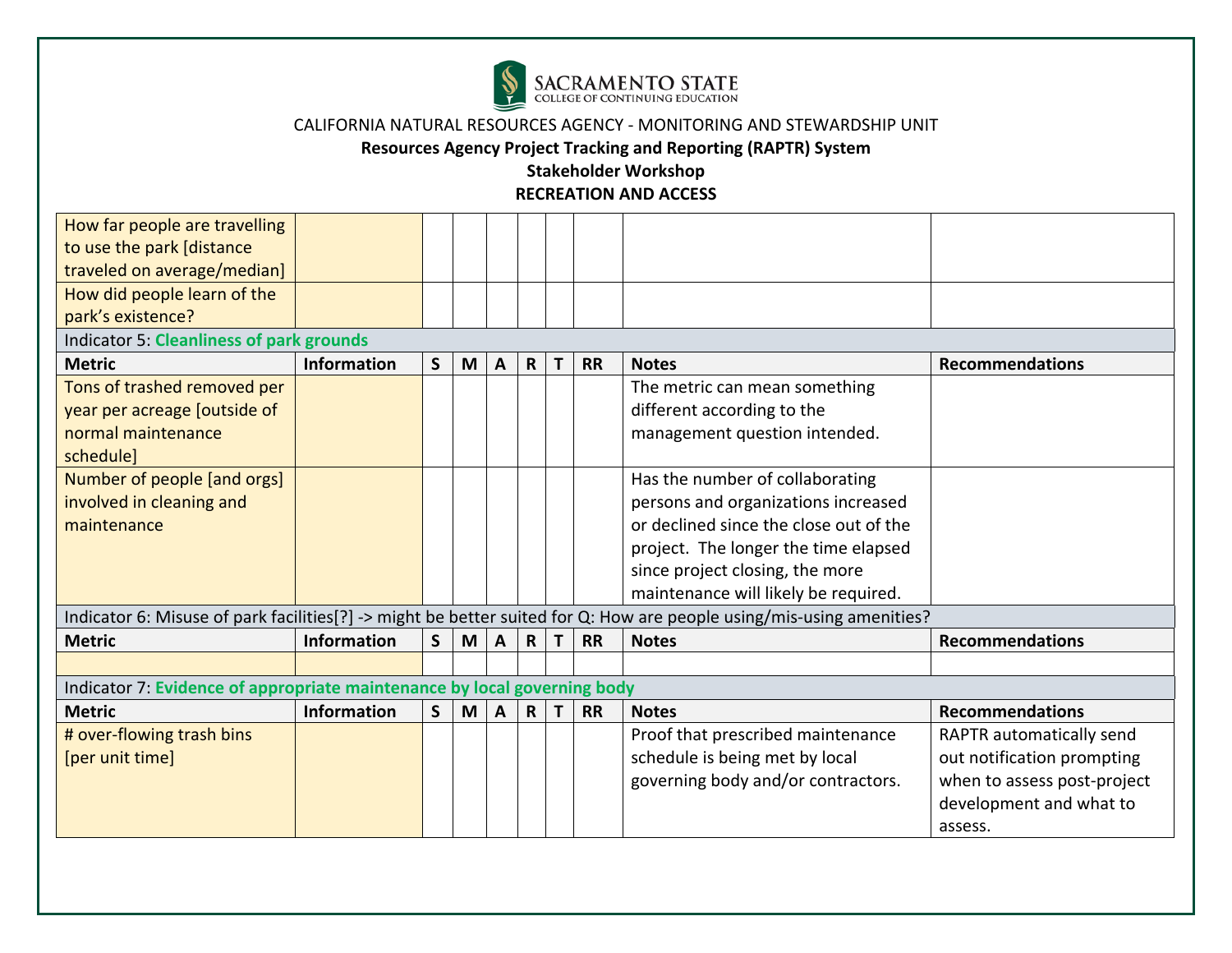

**Resources Agency Project Tracking and Reporting (RAPTR) System** 

### **Stakeholder Workshop RECREATION AND ACCESS**

| # of instances grass/weeds   |  |                                        | Periodicity of ~3 years should |
|------------------------------|--|----------------------------------------|--------------------------------|
| overgrown [per unit time]    |  |                                        | balance pragmatism with        |
|                              |  |                                        | required temporal resolution.  |
| # of instances bathrooms,    |  |                                        |                                |
| drinking fountains not       |  |                                        |                                |
| working [per unit time]      |  |                                        |                                |
| How often is law             |  | Does the presence of law               |                                |
| enforcement requested to     |  | enforcement cause the public to        |                                |
| visit park property? How     |  | perceive the park space as being 'less |                                |
| often does law enforcement   |  | welcoming'? Q: Do onsite rangers       |                                |
| routinely visit a given park |  | have different psychological effect    |                                |
| facility?                    |  | from incidental law enforcement?       |                                |
|                              |  | Responsible law enforcement body       |                                |
|                              |  | depends on size, location and          |                                |
|                              |  | activities offered by park.            |                                |

# **MANAGEMENT QUESTION 2 (VISITOR USE): WHO USES THE PROJECT AREA AND AMENITIES AND FOR WHAT PURPOSE?**  *IF PROJECT GOALS INCLUDED INCREASING ACCESS OR RECREATION OPPORTUNITIES FOR A SPECIFIC DEMOGRAPHIC OR COMMUNITY, HAS THAT GOAL BEEN MET?*

EXAMPLE: Indicator 1 – Visitor Activities at Project Area

| <b>Metric</b> | <b>Information</b>   |  | Specific Measurable Achievable Representative Time- | <b>RAPTR</b> | <b>Notes</b> | <b>Recommendations</b> |
|---------------|----------------------|--|-----------------------------------------------------|--------------|--------------|------------------------|
|               | Sources/Not          |  |                                                     | bound Ready  |              | YES (Go with it)       |
|               | <b>Yet Collected</b> |  |                                                     |              |              | <b>MAYBE</b> (Do more  |
|               |                      |  |                                                     |              |              | research)              |
|               |                      |  |                                                     |              |              | NO (Not for RAPTR)     |
|               |                      |  |                                                     |              |              |                        |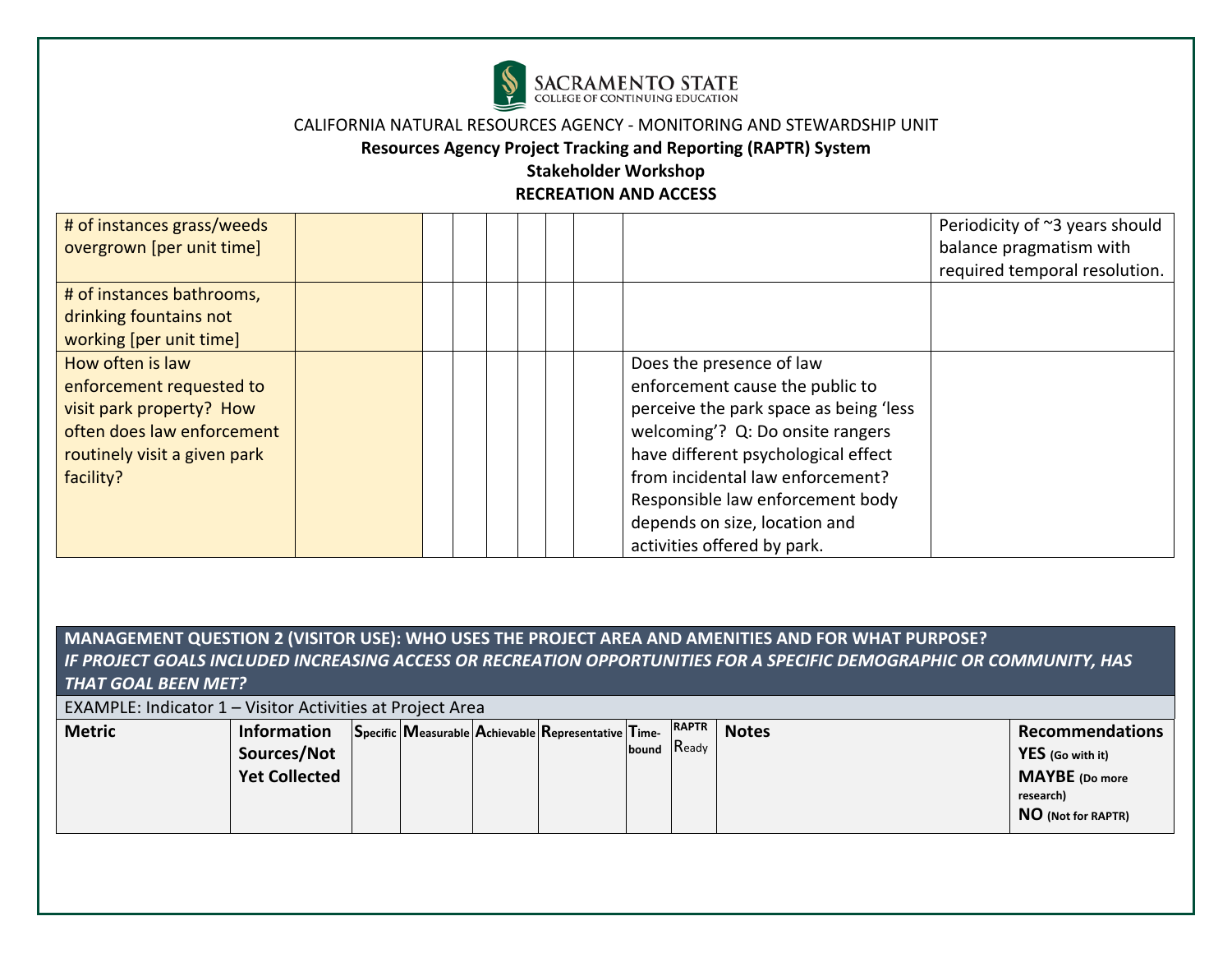

**Resources Agency Project Tracking and Reporting (RAPTR) System** 

| <b>Individual Activities</b> | <b>User Survey</b>  | Y | Y | Y | ? | Y | ? | Difficult to collect survey            | Maybe |
|------------------------------|---------------------|---|---|---|---|---|---|----------------------------------------|-------|
| at the project area          |                     |   |   |   |   |   |   | information well                       |       |
| Community/public             | <b>Reports from</b> | Y | Y | Y | ? | ? | ? | May not work for all projects          | Maybe |
| facing activities at         | project             |   |   |   |   |   |   |                                        |       |
| project area                 | management          |   |   |   |   |   |   |                                        |       |
| <b>Types of activities</b>   | <b>Visual</b>       |   |   |   |   |   |   | Hard to quantify at all parks (esp.    |       |
| (individual or               | observations        |   |   |   |   |   |   | since not all are staffed)             |       |
| community) project           | by staff            |   |   |   |   |   |   |                                        |       |
| area                         |                     |   |   |   |   |   |   |                                        |       |
| <b>Types of activities</b>   | <b>Description</b>  |   |   |   |   |   |   | Useful to dig into what activities are |       |
| available at the             | of project          |   |   |   |   |   |   | and what the purpose is (e.g.          |       |
| project area                 | area; project       |   |   |   |   |   |   | inclusive, elder friendly), how        |       |
|                              | plan; permits       |   |   |   |   |   |   | activity was designed; special         |       |
|                              | issued;             |   |   |   |   |   |   | activities (boating) versus more       |       |
|                              | amenities           |   |   |   |   |   |   | general project activities (e.g.       |       |
|                              | within a            |   |   |   |   |   |   | camping); how activity is gauged is    |       |
|                              | project area        |   |   |   |   |   |   | dependent on the activity (useful to   |       |
|                              | that support        |   |   |   |   |   |   | breakdown further)                     |       |
| <b>Availability of OHV</b>   | Fee                 |   |   |   |   |   |   | Free in some areas; applies to both    |       |
| activity                     | collection or       |   |   |   |   |   |   | state and local parks                  |       |
|                              | <b>licensing</b>    |   |   |   |   |   |   |                                        |       |
|                              | potentially         |   |   |   |   |   |   |                                        |       |
| Availability of              | Fee                 |   |   |   |   |   |   |                                        |       |
| boating as                   | collection or       |   |   |   |   |   |   |                                        |       |
| recreation                   | <b>licensing</b>    |   |   |   |   |   |   |                                        |       |
|                              | potentially         |   |   |   |   |   |   |                                        |       |
| Availability of              |                     |   |   |   |   |   |   | Could be any general activities        |       |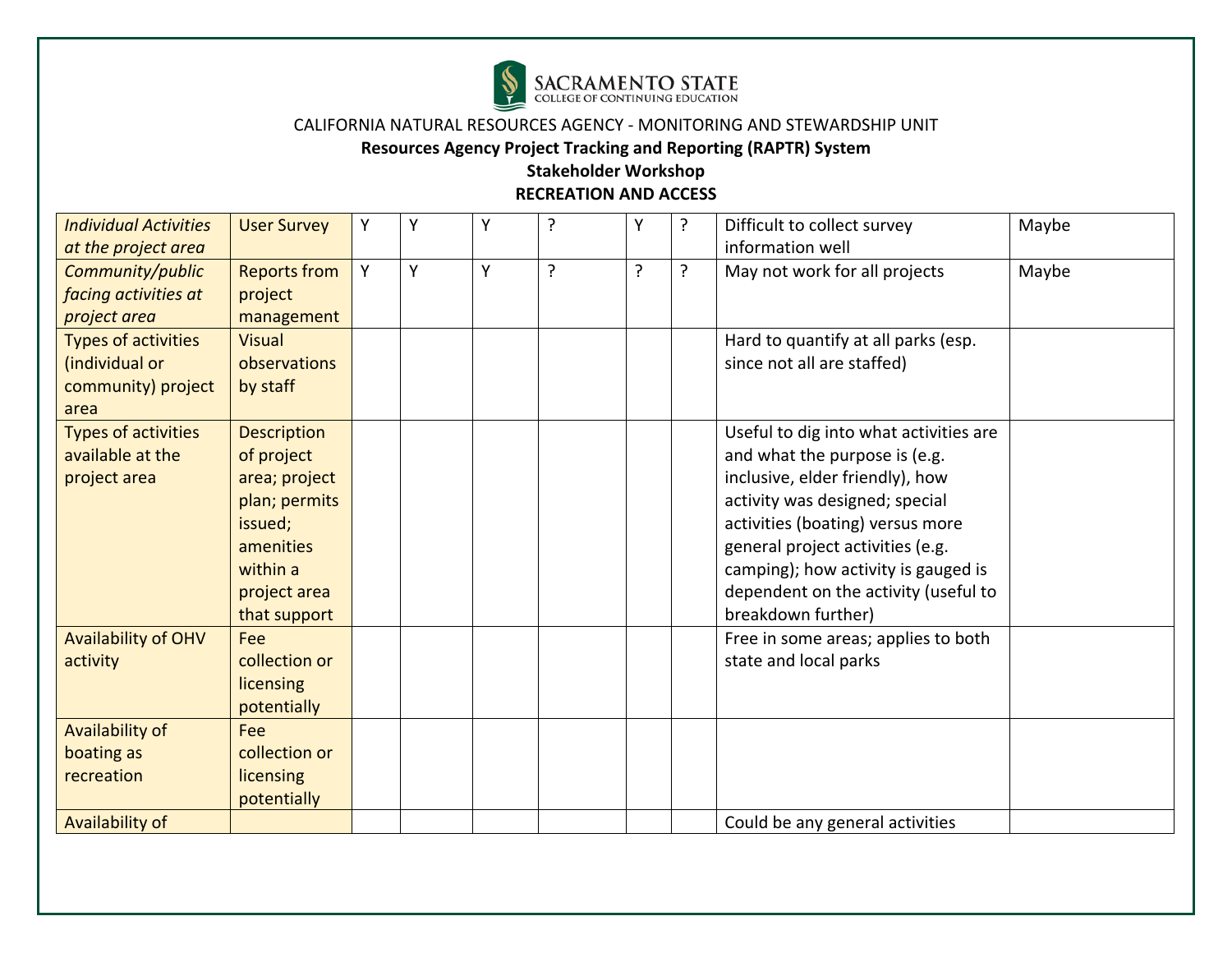

**Resources Agency Project Tracking and Reporting (RAPTR) System** 

| walking trails     |                    |              |   |   |             |   |           | (picnicking, walking, exercise) that                                                                           |                        |
|--------------------|--------------------|--------------|---|---|-------------|---|-----------|----------------------------------------------------------------------------------------------------------------|------------------------|
|                    |                    |              |   |   |             |   |           | could be measured at any project                                                                               |                        |
|                    |                    |              |   |   |             |   |           | Indicator 2: Visitor Attendance (may need to separate into community and local parks and state/regional parks) |                        |
| <b>Metric</b>      | <b>Information</b> | $\mathsf{S}$ | M | A | $\mathsf R$ | Τ | <b>RR</b> | <b>Notes</b>                                                                                                   | <b>Recommendations</b> |
| Number of users or | Computer           |              |   |   |             |   |           | Unsure how widespread technology                                                                               |                        |
| participants       | counting at        |              |   |   |             |   |           | is; using RAPTR system to send                                                                                 |                        |
|                    | trailheads or      |              |   |   |             |   |           | annual information requests to                                                                                 |                        |
|                    | entrances;         |              |   |   |             |   |           | grantees; may be able to draw on                                                                               |                        |
|                    | kiosks;            |              |   |   |             |   |           | hits to technology (websites, apps);                                                                           |                        |
|                    | random staff       |              |   |   |             |   |           | concern that over-reliance on                                                                                  |                        |
|                    | counts; cell       |              |   |   |             |   |           | numbers nudges grantees to meet                                                                                |                        |
|                    | phone              |              |   |   |             |   |           | some number (becomes problem);                                                                                 |                        |
|                    | <b>locations</b>   |              |   |   |             |   |           | cell phone location data isn't                                                                                 |                        |
|                    |                    |              |   |   |             |   |           | connected to phone numbers but                                                                                 |                        |
|                    |                    |              |   |   |             |   |           | provides bulk numbers                                                                                          |                        |
| Who attends the    | Voluntary          |              |   |   |             |   |           | Visitors have to voluntarily divulge                                                                           |                        |
| park area (e.g.    | responses;         |              |   |   |             |   |           | information (may not want to share;                                                                            |                        |
| demographics, zip  | staff              |              |   |   |             |   |           | how they are approached will                                                                                   |                        |
| codes, distance    | observations;      |              |   |   |             |   |           | matter) or have to have                                                                                        |                        |
| traveled)          | observations/      |              |   |   |             |   |           | staff/volunteers counting people;                                                                              |                        |
|                    | <b>Attendance</b>  |              |   |   |             |   |           | method consistency is a concern;                                                                               |                        |
|                    | at specific        |              |   |   |             |   |           | some question over how useful this                                                                             |                        |
|                    | events;            |              |   |   |             |   |           | data will be; separate park                                                                                    |                        |
|                    |                    |              |   |   |             |   |           | attendance vs event attendance;                                                                                |                        |
|                    |                    |              |   |   |             |   |           | when you survey the park can bias                                                                              |                        |
|                    |                    |              |   |   |             |   |           | that data; distance traveled                                                                                   |                        |
|                    |                    |              |   |   |             |   |           | especially useful for regional areas);                                                                         |                        |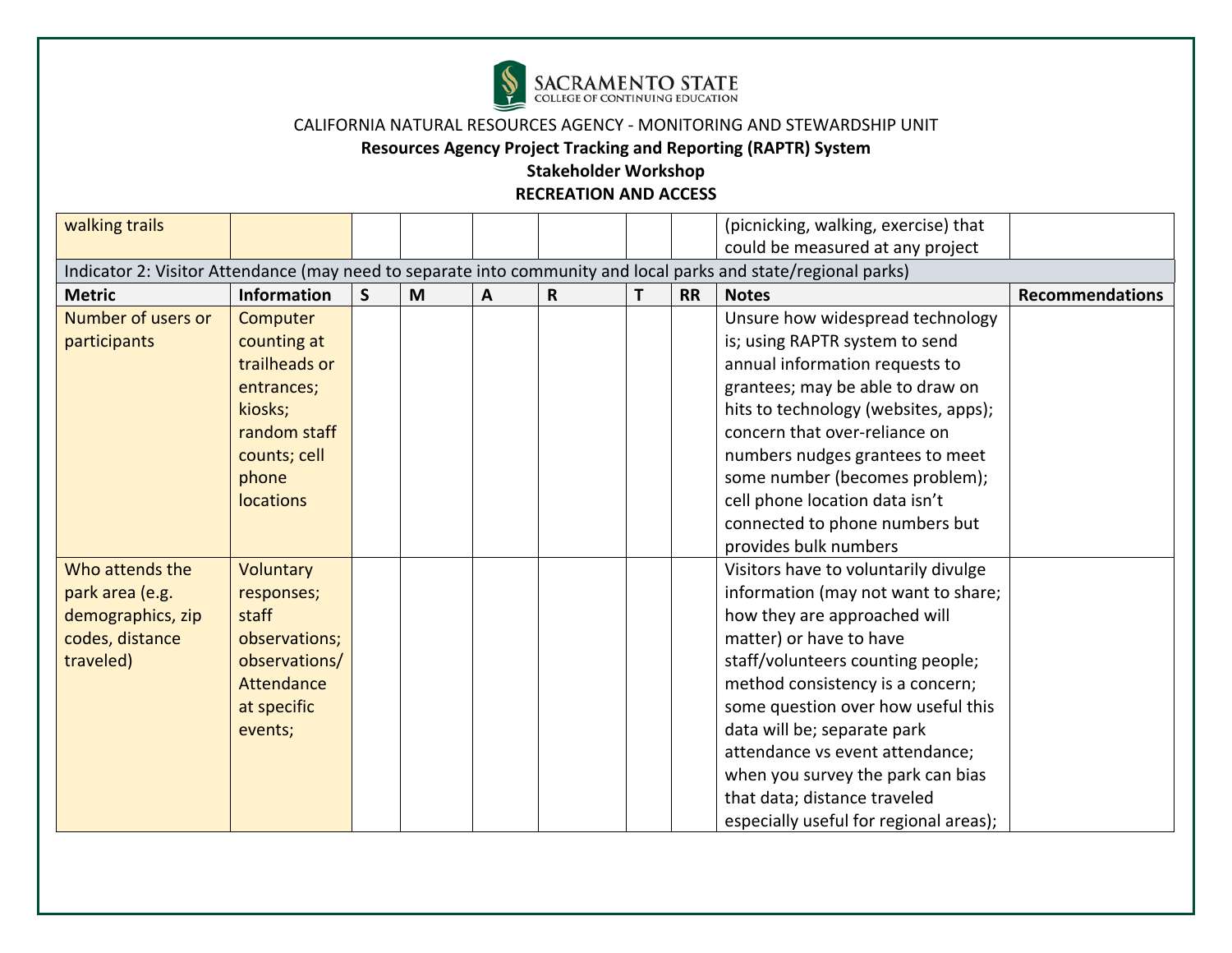

# **Resources Agency Project Tracking and Reporting (RAPTR) System**

|                    | Phone/text<br>survey;                                                            |  | frequency of visitor attendance at<br>parks; what other parks they've<br>visited in the year; helpful if done<br>with specific time period in mind<br>Some groups may not respond to<br>this method (e.g. older groups;                        |  |
|--------------------|----------------------------------------------------------------------------------|--|------------------------------------------------------------------------------------------------------------------------------------------------------------------------------------------------------------------------------------------------|--|
|                    | survey made<br>available<br>through QR<br>code                                   |  | people who don't have smart<br>phones)                                                                                                                                                                                                         |  |
|                    | <b>Focus groups</b>                                                              |  | Less representative, can do<br>quantitative; does get at qualitative<br>information                                                                                                                                                            |  |
|                    | Social media                                                                     |  | e.g. tweets from a location; hard to<br>capture increased users at site<br>versus general increase in twitter<br>users; visitor searches for park<br>provided some information on level<br>of interest in a park;<br>security/privacy concerns |  |
| Frequency of visit | Voluntary<br>responses;<br>surveys<br>during<br>planned<br>(staffed)<br>activity |  | (For outdoor access programs,<br>asking about frequency/quality of<br>independent outdoor experiences);<br>need to consider how to establish a<br>baseline                                                                                     |  |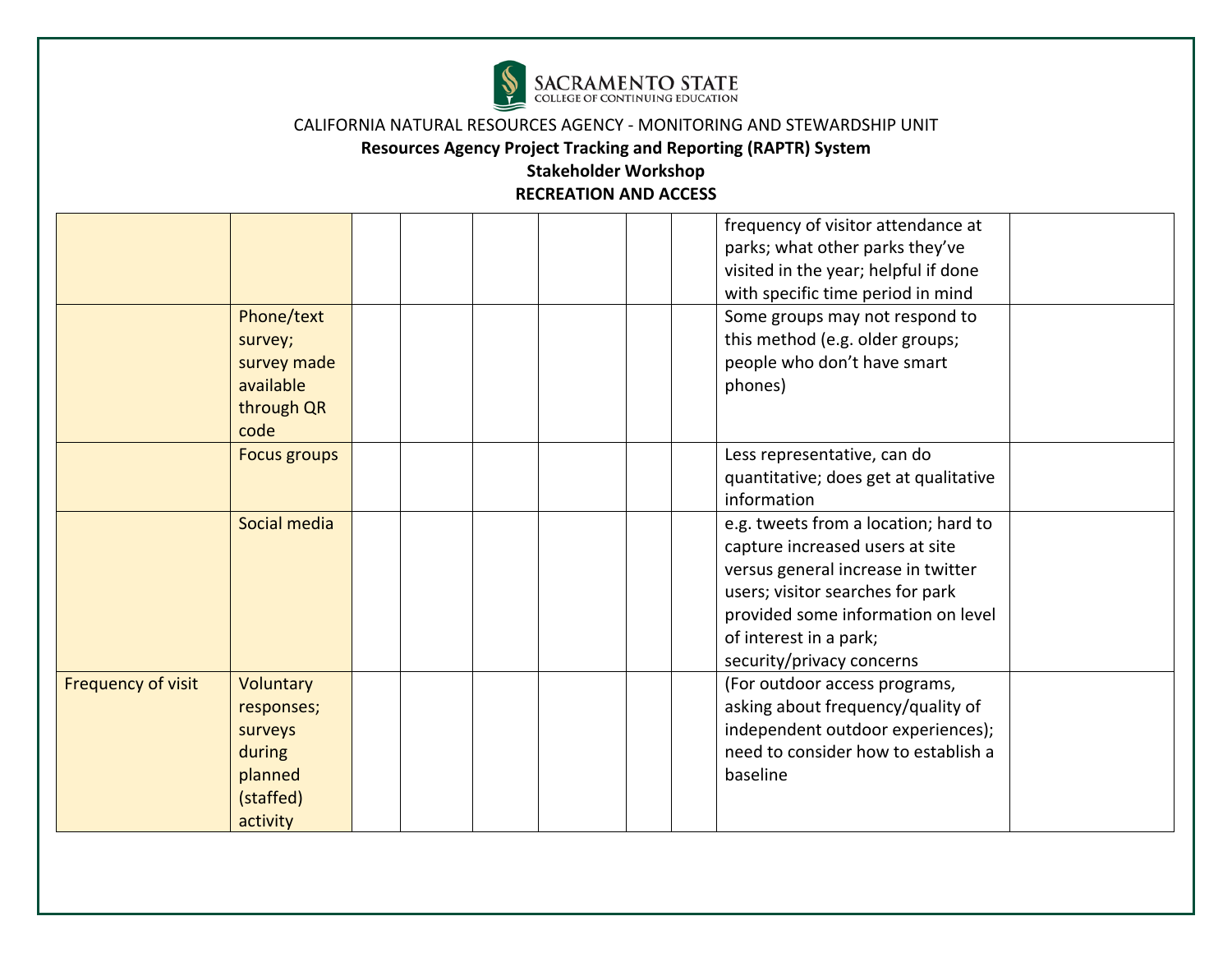

# **Resources Agency Project Tracking and Reporting (RAPTR) System**

| Seasonality of<br>visitors                                           | <b>Hotel</b><br>occupancy;<br>use tracking<br>(e.g. thru<br>parking/<br>service fee or<br>campsite<br>registration) |              |   |              |              |   |           | Track when in year people visit;<br>resources limiting factor; useful for<br>determining where to invest money<br>in new amenities, especially if there<br>are anticipated changes in seasonal<br>use; limited use for local parks; may<br>be able to rely on same information<br>used for staffing needs to supply<br>this information instead |                        |
|----------------------------------------------------------------------|---------------------------------------------------------------------------------------------------------------------|--------------|---|--------------|--------------|---|-----------|-------------------------------------------------------------------------------------------------------------------------------------------------------------------------------------------------------------------------------------------------------------------------------------------------------------------------------------------------|------------------------|
|                                                                      |                                                                                                                     |              |   |              |              |   |           | General note: challenges associated<br>with monitoring in general at local<br>parks                                                                                                                                                                                                                                                             |                        |
| Indicator 3: Use of Park Features/Amenities                          |                                                                                                                     |              |   |              |              |   |           |                                                                                                                                                                                                                                                                                                                                                 |                        |
| <b>Metric</b>                                                        | <b>Information</b>                                                                                                  | $\mathsf{s}$ | M | $\mathbf{A}$ | $\mathsf{R}$ | T | <b>RR</b> | <b>Notes</b>                                                                                                                                                                                                                                                                                                                                    | <b>Recommendations</b> |
| Use of trails                                                        |                                                                                                                     |              |   |              |              |   |           |                                                                                                                                                                                                                                                                                                                                                 |                        |
| Use of access points                                                 |                                                                                                                     |              |   |              |              |   |           |                                                                                                                                                                                                                                                                                                                                                 |                        |
| Use of park features<br>(fields, play areas,<br>tennis courts, etc.) | <b>Track</b><br>through<br>reservations<br>as indicator                                                             |              |   |              |              |   |           | Information can be gathered from<br>local entities                                                                                                                                                                                                                                                                                              |                        |
|                                                                      | of use                                                                                                              |              |   |              |              |   |           |                                                                                                                                                                                                                                                                                                                                                 |                        |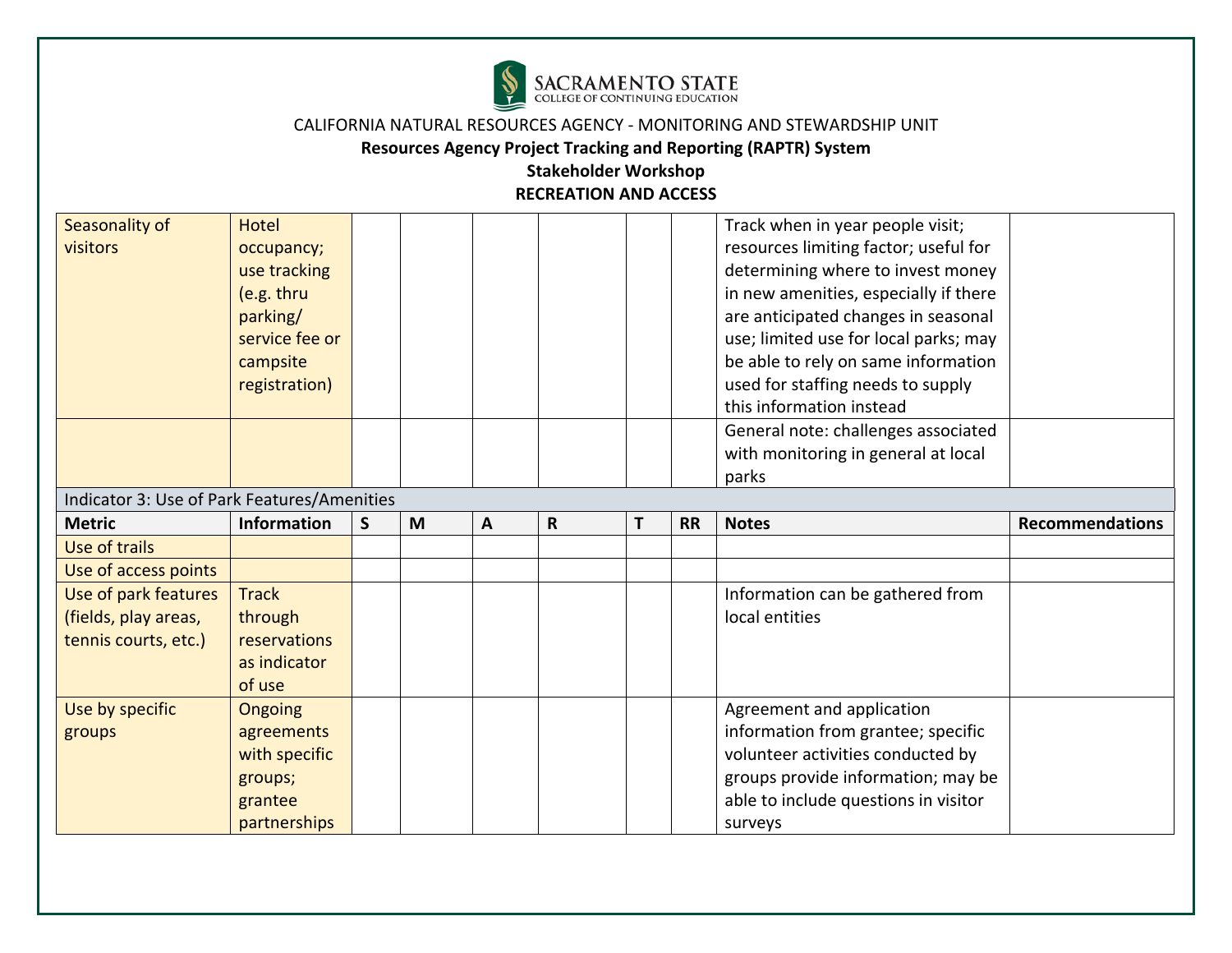

**Resources Agency Project Tracking and Reporting (RAPTR) System** 

### **Stakeholder Workshop RECREATION AND ACCESS**

|                         | with                            |              |   |              |   |   |           |                                       |                        |  |  |  |  |
|-------------------------|---------------------------------|--------------|---|--------------|---|---|-----------|---------------------------------------|------------------------|--|--|--|--|
|                         | nonprofits                      |              |   |              |   |   |           |                                       |                        |  |  |  |  |
|                         | Indicator 4: Visitor Experience |              |   |              |   |   |           |                                       |                        |  |  |  |  |
| <b>Metric</b>           | <b>Information</b>              | $\mathsf{S}$ | M | $\mathbf{A}$ | R | Τ | <b>RR</b> | <b>Notes</b>                          | <b>Recommendations</b> |  |  |  |  |
| Frequency of visit      | <b>Voluntary</b>                |              |   |              |   |   |           | (For outdoor access programs,         |                        |  |  |  |  |
|                         | responses;                      |              |   |              |   |   |           | asking about frequency/quality of     |                        |  |  |  |  |
|                         | surveys                         |              |   |              |   |   |           | independent outdoor experiences)      |                        |  |  |  |  |
|                         | during                          |              |   |              |   |   |           |                                       |                        |  |  |  |  |
|                         | planned                         |              |   |              |   |   |           |                                       |                        |  |  |  |  |
|                         | (staffed)                       |              |   |              |   |   |           |                                       |                        |  |  |  |  |
|                         | activity                        |              |   |              |   |   |           |                                       |                        |  |  |  |  |
| <b>Reported visitor</b> | Voluntary                       |              |   |              | N |   |           | Not a representative sample; might    |                        |  |  |  |  |
| experience              | reviews                         |              |   |              |   |   |           | have bias; lost resource way to       |                        |  |  |  |  |
|                         | available                       |              |   |              |   |   |           | monitor                               |                        |  |  |  |  |
|                         | online                          |              |   |              |   |   |           |                                       |                        |  |  |  |  |
| Purpose of visit        | <b>Visitor survey</b>           |              |   |              |   |   |           | Collect information on intended       |                        |  |  |  |  |
|                         |                                 |              |   |              |   |   |           | purpose for visit                     |                        |  |  |  |  |
| Availability of         |                                 |              |   |              |   |   |           | Signage that is understandable to all |                        |  |  |  |  |
| culturally              |                                 |              |   |              |   |   |           | visitors; particularly ensures first- |                        |  |  |  |  |
| relevant/accessible     |                                 |              |   |              |   |   |           | time visitors know what they can      |                        |  |  |  |  |
| signage                 |                                 |              |   |              |   |   |           | and can't do (private roads,          |                        |  |  |  |  |
|                         |                                 |              |   |              |   |   |           | restrooms open, etc.); also includes  |                        |  |  |  |  |
|                         |                                 |              |   |              |   |   |           | safety considerations                 |                        |  |  |  |  |

# **MANAGEMENT QUESTION 3 (CO-BENEFITS): WHAT CO-BENEFITS DOES THE PROJECT CONFER?**

EXAMPLE: Indicator 1 – Reduction in the Urban Heat Island Effect in the Project area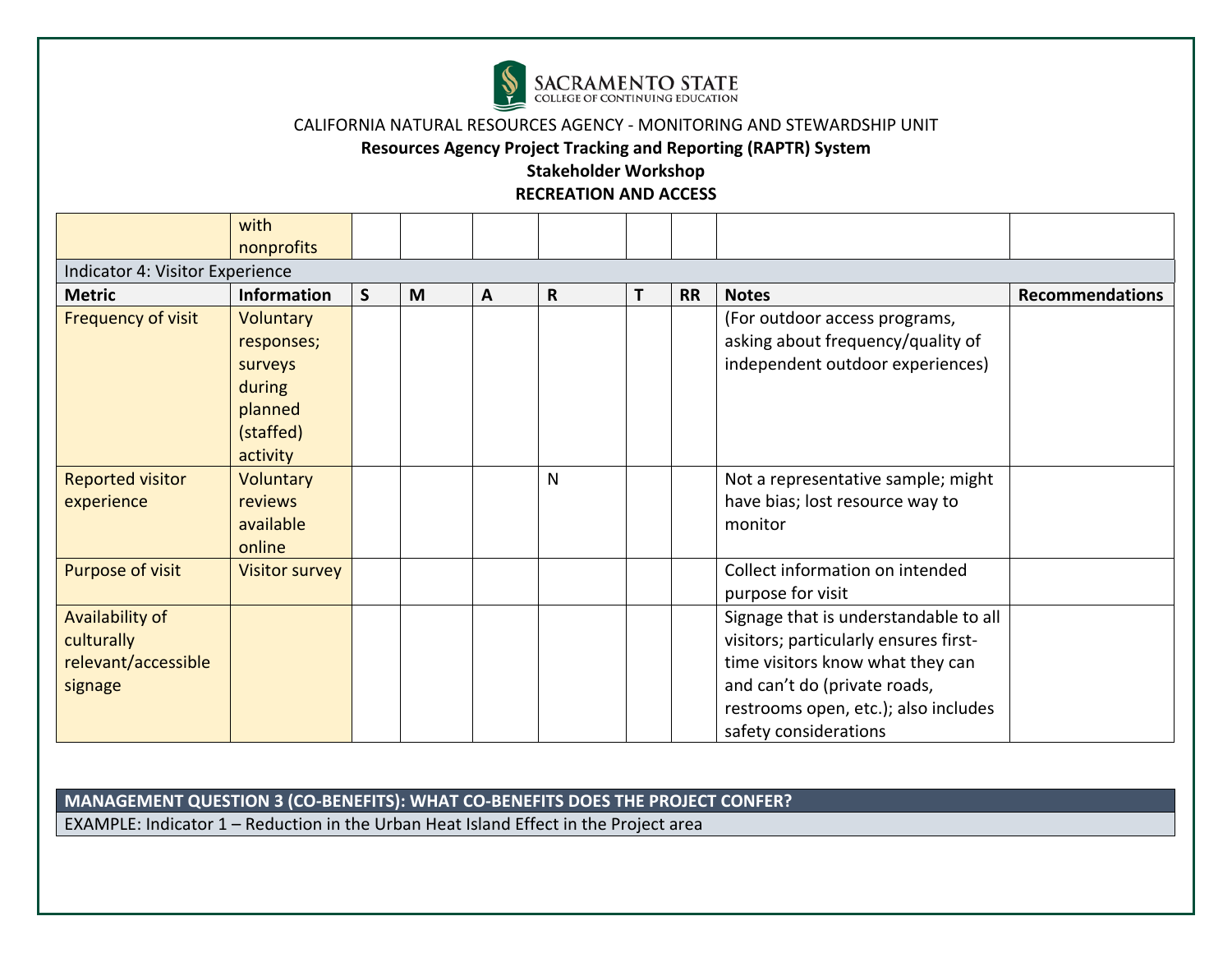

**Resources Agency Project Tracking and Reporting (RAPTR) System** 

| <b>Metric</b>                                                             | <b>Information Sources/Not Yet</b><br><b>Collected</b> |              |   | fic able ble   | eci lasur lieva Irese le-<br>ive | Ind | $ S_p $ Me $ A_{ch} R_{ep} T_{im} ^{RAPT}$<br>ntat bou Read | <b>Notes</b>                                                                                                                                | Recommend<br>ations YES<br>(Go with it)<br><b>MAYBE</b> (Do<br>more research) |
|---------------------------------------------------------------------------|--------------------------------------------------------|--------------|---|----------------|----------------------------------|-----|-------------------------------------------------------------|---------------------------------------------------------------------------------------------------------------------------------------------|-------------------------------------------------------------------------------|
| Temperature inside the project area,<br>as compared to nearby urban area. |                                                        | Y            | Y | $\overline{?}$ | Y                                | Y   | Y                                                           | Would require access to<br>temperature measurements<br>taken outside project area at<br>same time; weather stations<br>not accurate enough. | $\overline{M}\Omega$ (Not for<br>Maybe (may<br>be staffing<br>issues)         |
| Temperature within park/outside of<br>park                                | CARB?                                                  |              |   |                |                                  |     |                                                             |                                                                                                                                             |                                                                               |
| Humidity within/outside                                                   | Local source? CalFIRE? NOAA?                           |              |   |                |                                  |     |                                                             |                                                                                                                                             |                                                                               |
| Canopy cover                                                              | CalFIRE, remote sensing/lidar                          |              |   |                |                                  |     |                                                             |                                                                                                                                             |                                                                               |
| Indicator 2: Habitat Values & Biodiversity                                |                                                        |              |   |                |                                  |     |                                                             |                                                                                                                                             |                                                                               |
| <b>Metric</b>                                                             | <b>Information</b>                                     | <sub>S</sub> | M | $\mathbf{A}$   | $\mathsf{R}$                     | Т   | $\mathsf{R}$<br>R                                           | <b>Notes</b>                                                                                                                                | Recommend<br>ations                                                           |
| <b>Fragmentation stats</b>                                                |                                                        |              |   |                |                                  |     |                                                             |                                                                                                                                             |                                                                               |
| <b>Bird species</b>                                                       | Surveys (DSC, CDFW)                                    |              |   |                |                                  |     |                                                             |                                                                                                                                             |                                                                               |
| Aquatic species (esp endangered)                                          | Surveys (DSC, CDFW)                                    |              |   |                |                                  |     |                                                             |                                                                                                                                             |                                                                               |
| Vegetation cover/species                                                  | <b>VegCAMP, surveys</b>                                |              |   |                |                                  |     |                                                             |                                                                                                                                             |                                                                               |
| Insects (pollinator species, predom.)                                     | Sweep netting/sticky traps                             |              |   |                |                                  |     |                                                             |                                                                                                                                             |                                                                               |
| Water Quality-algal blooms, etc.                                          | SWRCB/DWR/others                                       |              |   |                |                                  |     |                                                             | Seasonal.                                                                                                                                   |                                                                               |
| <b>Environmental indicators for</b><br>CapOutlay projects                 | Grantee reported? Program ID<br>impacts.               |              |   |                |                                  |     |                                                             |                                                                                                                                             |                                                                               |
| Wildlife Corridors (Fish Passage, deer                                    | <b>WCB Corridor Program</b>                            |              |   |                |                                  |     |                                                             |                                                                                                                                             |                                                                               |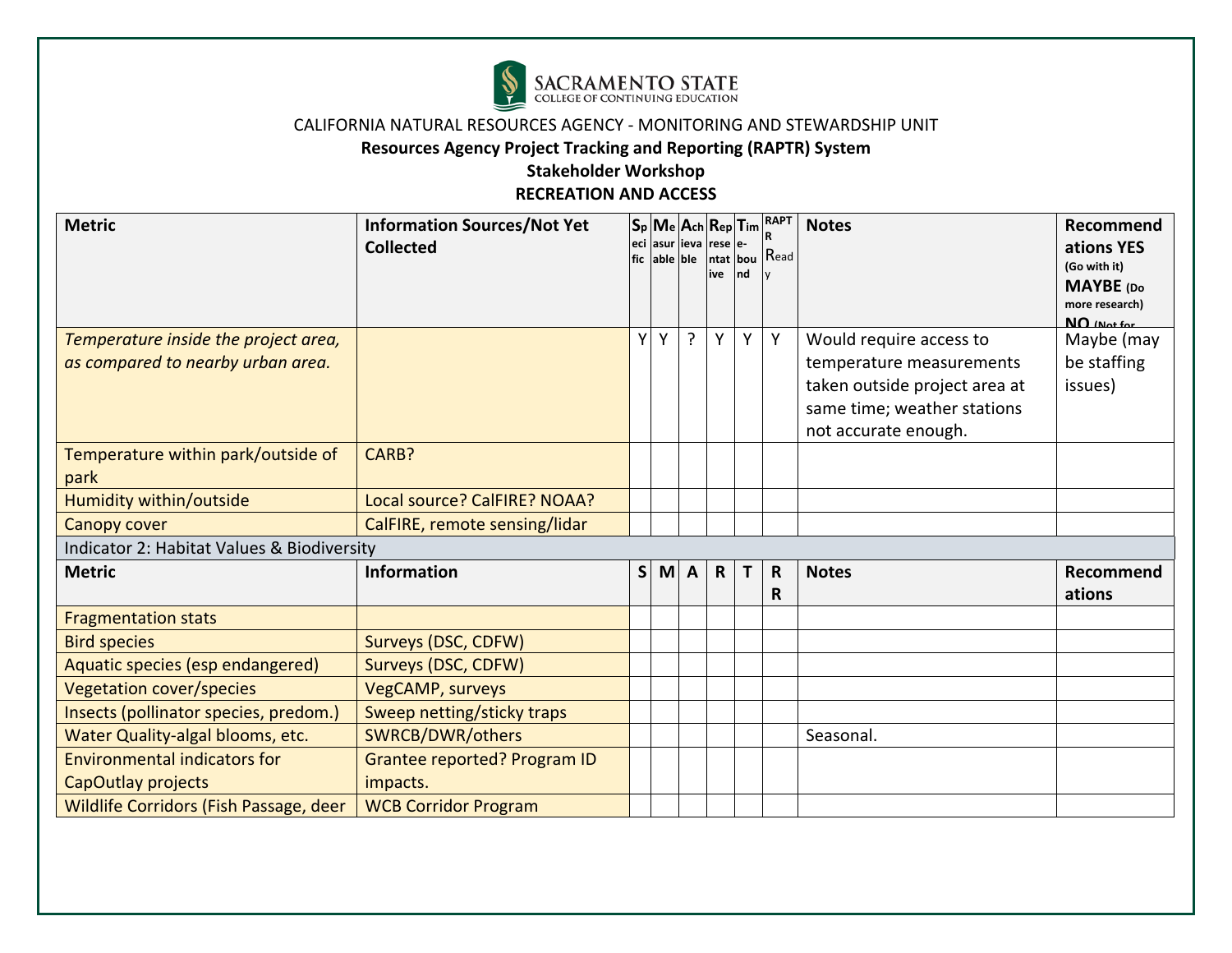

# **Resources Agency Project Tracking and Reporting (RAPTR) System**

| herd, etc.) - connectivity/proximity |                                |              |          |              |   |              |                                                 |           |
|--------------------------------------|--------------------------------|--------------|----------|--------------|---|--------------|-------------------------------------------------|-----------|
| to adjacent areas                    |                                |              |          |              |   |              |                                                 |           |
| Climate Resiliency-vegetation        | VegCAMP, BIOS, EcoAtlas etc.   |              |          |              |   |              |                                                 |           |
| community to respond to change.      | informed?                      |              |          |              |   |              |                                                 |           |
| Types of habitat/Area of habitat     | VegCAMP, BIOS, EcoAtlas, I-    |              |          |              |   |              | Possibly automatable. Grantees                  |           |
|                                      | naturalist citizen science app |              |          |              |   |              | might enter directly into certain<br>databases. |           |
| Number of species                    | $\mathbf{u}$                   |              |          |              |   |              |                                                 |           |
| Trees-canopy cover, species          | ABCRS-GHG benefits (number     |              |          |              |   |              | Training is needed for grantees                 |           |
| diversity (carbon sink)              | of trees/acreage of            |              |          |              |   |              | to know how to capture the                      |           |
|                                      | cover/where/land               |              |          |              |   |              | data we need to inform GHG                      |           |
|                                      | use/vegetation type).          |              |          |              |   |              | outcomes, etc.                                  |           |
|                                      | iTree                          |              |          |              |   |              |                                                 |           |
|                                      | USFS studies (air, water,      |              |          |              |   |              |                                                 |           |
|                                      | erosion)                       |              |          |              |   |              |                                                 |           |
|                                      |                                |              |          |              |   |              |                                                 |           |
| Indicator 4: Economic Benefit        |                                |              |          |              |   |              |                                                 |           |
| <b>Metric</b>                        | <b>Information</b>             | $\mathsf{S}$ | $M \, A$ | $\mathsf{R}$ | т | $\mathsf{R}$ | <b>Notes</b>                                    | Recommend |
|                                      |                                |              |          |              |   | R            |                                                 | ations    |
| <b>Hotel Occupancy Rates</b>         |                                |              |          |              |   |              | Difficult to require grantees to                |           |
|                                      |                                |              |          |              |   |              | collect.                                        |           |
| Intended participation               | User survey-qualitative.       |              |          |              |   |              |                                                 |           |
| Outdoor Store-track where people     | <b>User survey</b>             |              |          |              |   |              |                                                 |           |
| come from (zip codes)                |                                |              |          |              |   |              |                                                 |           |
| <b>Staff Employed on site/vessel</b> |                                |              |          |              |   |              |                                                 |           |
| Workforce development                | CCC, other work programs that  |              |          |              |   |              |                                                 |           |
|                                      | hire youth-apprenticeships.    |              |          |              |   |              |                                                 |           |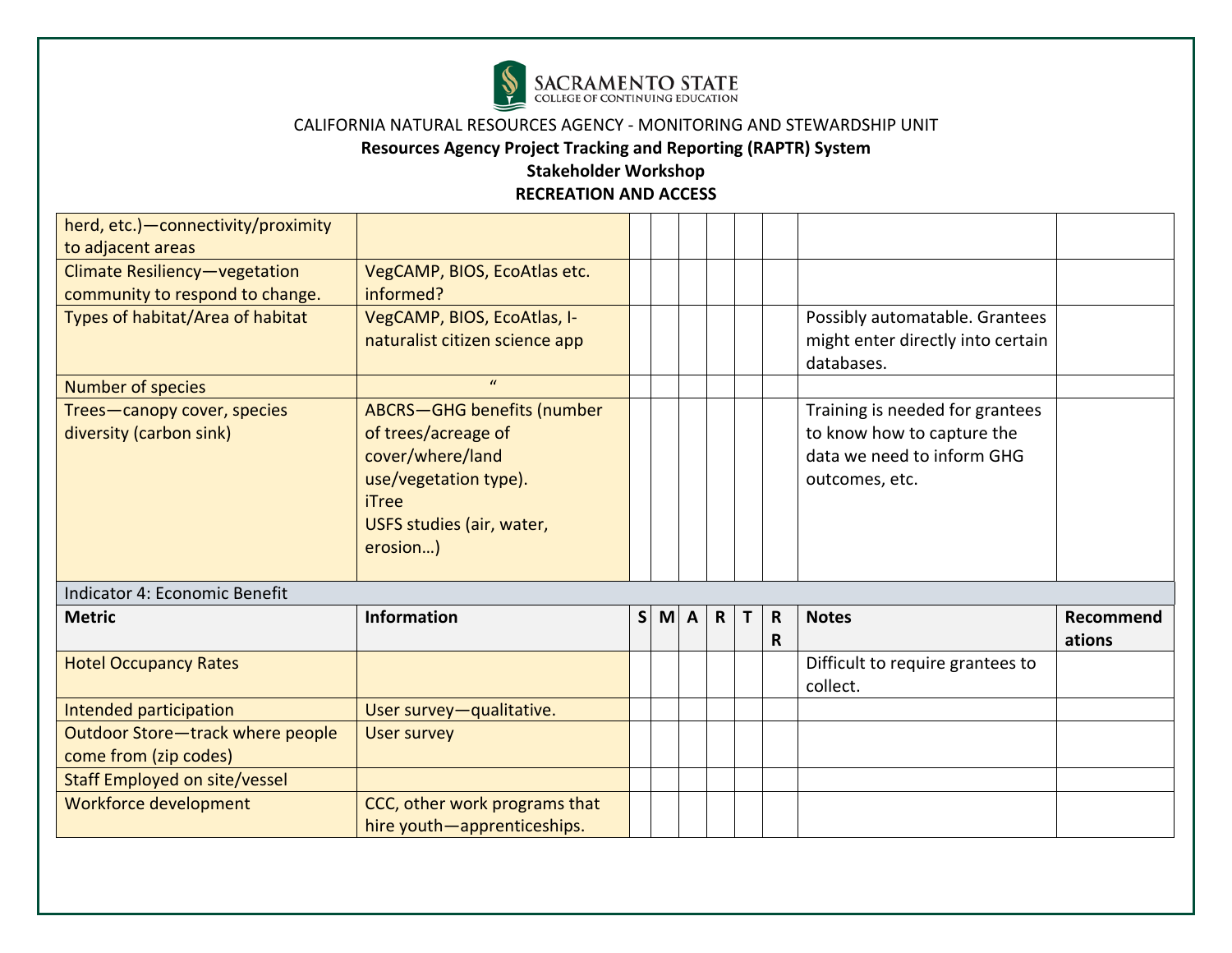

# **Resources Agency Project Tracking and Reporting (RAPTR) System**

| <b>Increased Property Values</b>                        |                                                   |              |          |              |   |             | Consider gentrification on the<br>converse.     |           |
|---------------------------------------------------------|---------------------------------------------------|--------------|----------|--------------|---|-------------|-------------------------------------------------|-----------|
|                                                         | Anecdotal; Chamber of<br>Commerce-collect data re |              |          |              |   |             | Not consistent information<br>across the board. |           |
|                                                         | smaller city investments.                         |              |          |              |   |             | Representation issues?                          |           |
|                                                         | Economic studies on boating, etc.                 |              |          |              |   |             |                                                 |           |
| Number of park users.                                   | On-site, parking lots.                            |              |          |              |   |             |                                                 |           |
| Indicator 5: Flood and Stormwater Prevention/Management |                                                   |              |          |              |   |             |                                                 |           |
| <b>Metric</b>                                           | <b>Information</b>                                | $\mathsf{S}$ | $M \, A$ | $\mathsf{R}$ | Т | $\mathbf R$ | <b>Notes</b>                                    | Recommend |
|                                                         |                                                   |              |          |              |   | R           |                                                 | ations    |
| <b>Stormwater retention</b>                             | Models to estimate.                               |              |          |              |   |             | Difficult to use models across                  |           |
|                                                         |                                                   |              |          |              |   |             | the board for all projects,                     |           |
|                                                         |                                                   |              |          |              |   |             | especially asking grantees to                   |           |
|                                                         |                                                   |              |          |              |   |             | capture / use models. Need to                   |           |
|                                                         |                                                   |              |          |              |   |             | know about precipitation                        |           |
| Stormwater treatment maintenance-                       |                                                   |              |          |              |   |             |                                                 |           |
| related                                                 |                                                   |              |          |              |   |             |                                                 |           |
| SLR (coastal wetlands/parks)                            | Models, comparing plans to                        |              |          |              |   |             | Turn into index for RAPTR?                      |           |
|                                                         | outcomes                                          |              |          |              |   |             |                                                 |           |
| Indicator 6: Community Safety / Public Health           |                                                   |              |          |              |   |             |                                                 |           |
| <b>Metric</b>                                           | <b>Information</b>                                | $\mathsf{S}$ | $M \, A$ | $\mathsf{R}$ | T | $\mathbf R$ | <b>Notes</b>                                    | Recommend |
|                                                         |                                                   |              |          |              |   | R           |                                                 | ations    |
| User Impairment Risk Reduction-                         |                                                   |              |          |              |   |             |                                                 |           |
| miles of user "social" trail                            |                                                   |              |          |              |   |             |                                                 |           |
| decommissioned                                          |                                                   |              |          |              |   |             |                                                 |           |
| Fire Risk Reduction-acres treated                       | CalFIRE, county,                                  |              |          |              |   |             |                                                 |           |
| (input mgmt. type)                                      |                                                   |              |          |              |   |             |                                                 |           |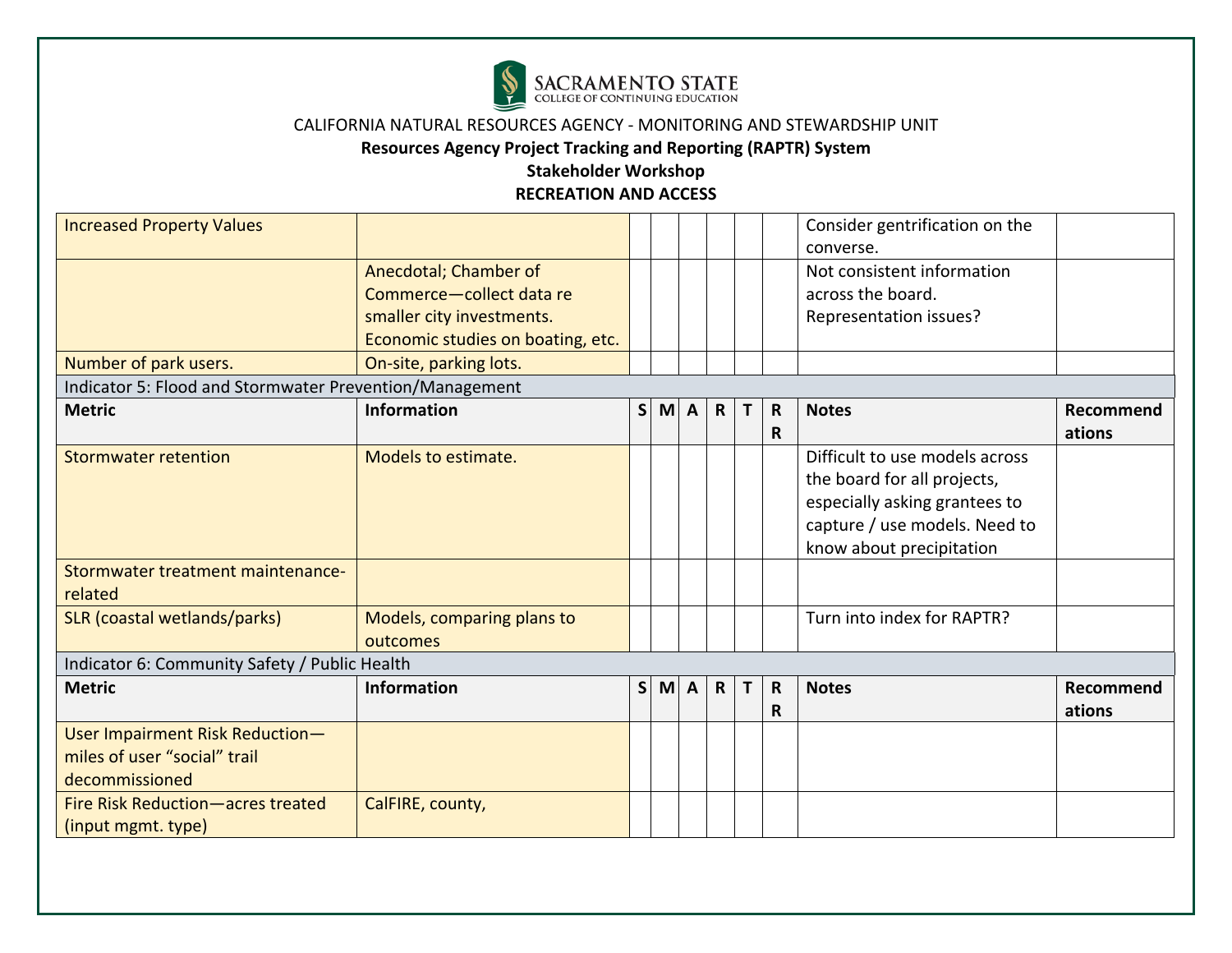

**Resources Agency Project Tracking and Reporting (RAPTR) System** 

#### **Stakeholder Workshop RECREATION AND ACCESS**

Air quality **CARB** Feelings of safety (race, gender, etc.) Double edged. Isolation can be benefit, but also safety concern. Park-dependent. Depends on interactions with other users. General discomforts potentially exacerbated in park environment. -Cleanliness of facilities/outstanding maintenance needs. Indicates staff not present, safety concern. -Alcohol use in groups -Dangerous wildlife (rattlesnakes, mountain lions) Sometime people go to parks to have experiences that are not "safe" -Poor dog management (unleashed) Indicator 7: Cultural Value, and ensuring cultural/historical accuracy (especially among diverging perspectives) **Metric Information S M A R T R R Notes Recommend ations** Cultural plant species/sites Tribes/previous research (DSC) Can be difficult to capture/gather information. User demographics—race, disability  $\parallel$  State tools (community fact finder) **Got it.** Local Tribe included in stories on signage CEQA process, tribal liaisons at **CNRA** Whose story are we telling at any of these sights? **maybe** Rituals, gatherings **Parks divisions.** And Parks divisions. The part of  $\vert$   $\vert$   $\vert$   $\vert$   $\vert$   $\vert$   $\vert$  how can we make folks feel comfortable in the space to **?**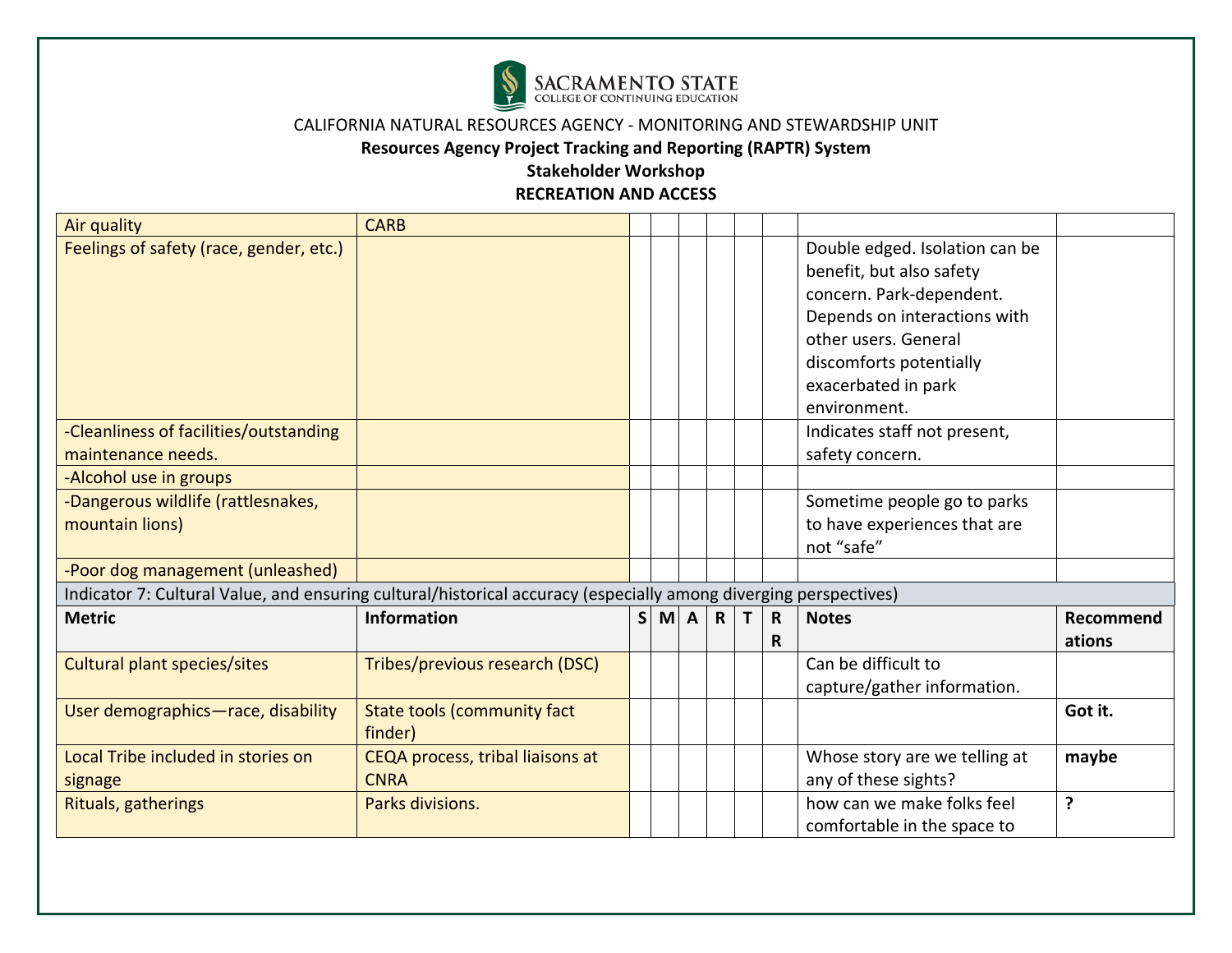

# **Resources Agency Project Tracking and Reporting (RAPTR) System**

|                                             |                                      |              |   |                |              |   |              | practice their activity? Closing<br>parks to support community |               |
|---------------------------------------------|--------------------------------------|--------------|---|----------------|--------------|---|--------------|----------------------------------------------------------------|---------------|
|                                             |                                      |              |   |                |              |   |              | preferences, where relevant.                                   |               |
|                                             |                                      |              |   |                |              |   |              | Challenging because can be                                     |               |
|                                             |                                      |              |   |                |              |   |              | confidential/sensitive.                                        |               |
| <b>Indicator 8: Recreational Values</b>     |                                      |              |   |                |              |   |              |                                                                |               |
| <b>Metric</b>                               | <b>Information</b>                   | $\mathsf{S}$ | M | $\overline{A}$ | $\mathsf{R}$ | т | R            | <b>Notes</b>                                                   | Recommend     |
|                                             |                                      |              |   |                |              |   | R            |                                                                | ations        |
| Off-highway vehicles                        |                                      |              |   |                |              |   |              |                                                                |               |
| Fishing/hunting-fishing licenses            | County                               |              |   |                |              |   |              |                                                                | <b>Doable</b> |
| sold (county), number of boat               |                                      |              |   |                |              |   |              |                                                                |               |
| launches, reports on invasive,              |                                      |              |   |                |              |   |              |                                                                |               |
| <b>Mountain bike use</b>                    | Mountain bike organizations,         |              |   |                |              |   |              |                                                                | doable        |
|                                             | bicycle association, CORBA           |              |   |                |              |   |              |                                                                |               |
| <b>Equestrian Trail use</b>                 | <b>Equestrian Trail Association</b>  |              |   |                |              |   |              |                                                                | doable        |
| Indicator 9: Education Programs/Stewardship |                                      |              |   |                |              |   |              |                                                                |               |
| <b>Metric</b>                               | <b>Information</b>                   | $\mathsf{S}$ |   | M A            | $\mathsf{R}$ | T | $\mathsf{R}$ | <b>Notes</b>                                                   | Recommend     |
|                                             |                                      |              |   |                |              |   | R            |                                                                | ations        |
| Community buy-in/Programming                | <b>CCC? Parks programming (parks</b> |              |   |                |              |   |              |                                                                | doable        |
| effectiveness                               | department). Nature connection       |              |   |                |              |   |              |                                                                |               |
|                                             | and other nonprofits. Kaiser         |              |   |                |              |   |              |                                                                |               |
|                                             | Permanente (preventative care).      |              |   |                |              |   |              |                                                                |               |
|                                             | <b>Boating and Waterways.</b>        |              |   |                |              |   |              |                                                                |               |
| Number of people educated                   | Ask grantee? Boating and             |              |   |                |              |   |              |                                                                | doable        |
|                                             | waterways-tracks boating             |              |   |                |              |   |              |                                                                |               |
|                                             | safety-related metrics.              |              |   |                |              |   |              |                                                                |               |
| <b>Partners</b>                             |                                      |              |   |                |              |   |              |                                                                |               |